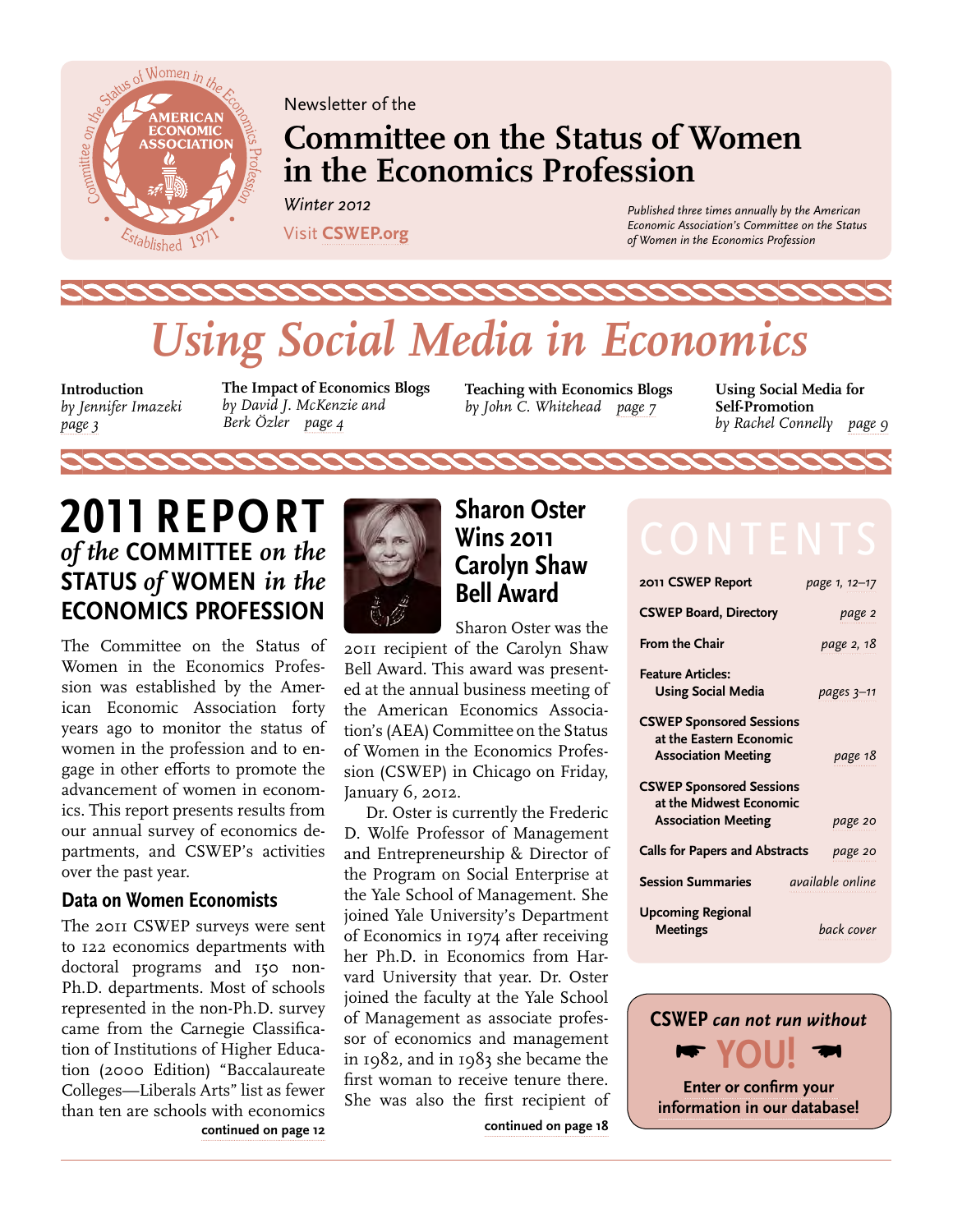#### <span id="page-1-0"></span>**DIRECTORY OF CSWEP BOARD MEMBERS**

#### **Marjorie McElroy, Chair**

Professor of Economics Duke University, Box 90097 Durham, NC 27708-0097 (919) 660-1840 FAX: (919) 684-8974 **[cswep@econ.duke.edu](mailto:cswep%40econ.duke.edu?subject=)**

#### **Susan Averett, CSWEP East**

Professor of Economics Lafayette College Easton, PA 18042 (610) 330-5307 FAX (610) 330-5715 **[averetts@lafayette.edu](mailto:averetts%40lafayette.edu?subject=)** CSWEP East: **[http://www.iona.](http://www.iona.edu/eea/) [edu/eea/](http://www.iona.edu/eea/)**

#### **Cecelia Conrad**

Vice President and Dean Pomona College 425 N. College Avenue, #211 Claremont, CA 91711 (909) 621-8328 FAX: (909) 621-8576 **[cconrad@pomona.edu](mailto:cconrad%40pomona.edu?subject=)**

#### **Linda Goldberg**

Vice President of International Research International Research Function Federal Reserve Bank of New York 33 Liberty Street New York, NY 10045 (212) 720-2836 FAX: (212) 20-6831 **[Linda.Goldberg@ny.frb.org](mailto:Linda.Goldberg%40ny.frb.org?subject=)**

#### **Jennifer Imazeki, CSWEP West**

Associate Professor of Economics San Diego State University 5500 Camponile Drive San Diego, CA 92187 (619) 867-4408 FAX (619) 594-5062 **[jimazeki@mail.sdsu.edu](mailto:jimazeki%40mail.sdsu.edu?subject=)** CSWEP West: **[http://www.weain](http://www.weainternational.org/)[ternational.org/](http://www.weainternational.org/)**

#### **Kevin Lange, at large**

Professor of Economics Boston University, Room 302A Boston, MA 02215 (617) 353-5694 FAX: (617) 353-4449 **[lang@bu.edu](mailto:lang%40bu.edu?subject=)**

#### **Terra McKinnish, CeMENT**

Associate Professor of Economics University of Colorado Boulder, CO 80309 (303) 492-6770 FAX (303) 492-8960 **[terra.mckinnish@colorado.edu](mailto:terra.mckinnish%40colorado.edu?subject=)**

#### **Serena Ng**

Professor of Economics Columbia University 1012 International Affairs Building 420 W 118th St. New York, NY 10027 (212) 854-5488 FAX (212) 854-8059 **[serena.ng@columbia.edu](mailto:serena.ng%40columbia.edu?subject=)**

## **Petra Todd**

Professor of Economics McNeil 160 University of Pennsylvania 3718 Locust Walk Philadelphia, PA 19104 (215) 898-4084 FAX (215) 573-2057 **[ptodd@econ.upenn.edu](mailto:ptodd%40econ.upenn.edu?subject=)**

#### **Shelly White-Means,**

**CSWEP South** Professor of Economics University of Tennessee Suite 205N Johnson Building 847 Monroe Avenue Memphis, TN 38163 (901) 448-7666 **[swhiteme@uthsc.edu](mailto:swhiteme%40uthsc.edu?subject=)**

#### **Anne Winkler, CSWEP Midwest**

Professor of Economics University of Missouri–St. Louis One University Boulevard St. Louis, MO 63121 (314) 516-5563 FAX (314) 516-5352 **[awinkler@umsl.edu](mailto:awinkler%40umsl.edu?subject=)** CSWEP Midwest: **[http://web.](http://web.grinnell.edu/mea/) [grinnell.edu/mea/](http://web.grinnell.edu/mea/)**

#### **Madeline Zavodny, Newsletter Oversight Editor**

Professor of Economics Agnes Scott College 141 E. College Ave. Decatur, GA 30030 (404) 471-6377 **[mzavodny@agnesscott.edu](mailto:mzavodny%40agnesscott.edu?subject=)**

### **NEWSLETTER STAFF**

Marjorie McElroy, Editor Jennifer Imazeki, Co-editor Helen Kalevas, Assistant Editor Madeline Zavodny, Oversight Editor Leda Black, **[Graphic Designer](http://lblackimp.com)**



# **From the Chair**

## **CSWEP at the ASSA/AEA Meetings, January 2012**

Chicago hosted over 11,600 economists at the annual ASSA/AEA meetings. There CSWEP sponsored six lively sessions: three on gender-related

issues organized by Susan Averett and Ron Oaxaca; and three on health and international/development organized by Linda Goldberg and Rohini Pande (see article in this issue). This total of 24 presentations was the result of competitive submissions. After review, eight of these 24 will be selected for publication in the *Papers and Proceedings*  issue of the AER in May 2012.

With standing room only, some 65 old and new friends of CSWEP attended the CSWEP Business Meeting and box lunch. Outgoing chair, Barbara Fraumeni recounted some of the many of accomplishments of CSWEP during the past year. She also presented the Annual Report on the Status of Women in the Economics Profession (included in this issue). Statistics in the report are based on extraordinarily high rates response rates for the questionnaire. The highlight of the meeting was the presentation of the Carolyn Shaw Bell Award to Sharon Oster of Yale and her inspiring acceptance talk (see article this issue). This award is given annually to an individual who has furthered the status of women in the economics profession. Our warmest congratulations go to Sharon.

Following the meetings, Terra McKinnish coordinated the sixth biennial CSWEP national mentoring (CeMENT) workshop. Focused on how to succeed in a demanding research environment, participants included 16 senior faculty mentors, 41 junior participants, and Dr. Nancy Lutz (NSF Program Director for Economics). The workshop consisted of both large group discussions on career development topics and also small group sessions on reseach, publications and grants. Kicked off by a dinner graciously hosted by the Federal Reserve Bank of Chicago, the excitement and energy were palpable. And, no wonder. As documented by Francine Blau, Janet Currie, Rachel Croson and Donna Ginther, CeMENT workshops have given significant boosts to the careers of young women economists (NBER Working Paper #15707, January 2010). Look for a full report on the CeMENT workshop in the next Newsletter.

## **CSWEP at future ASSA/AEA Meetings**

Looking forward to the 2013 ASSA/AEA Meetings in San Diego, CSWEP will organize three sessions on gender-related topics and three sessions on health economics. Look for the AEA 2014 call for papers in the next Newsletter, in the summer *Journal of Economic Perspectives* and on our website (**<http://www.aeaweb.org/committees/cswep>**). Entry is competitive and open to all. We especially encourage submissions by more junior women economists. **[continued on page 18](#page-17-0)**

## **What is CSWEP?**

CSWEP (the Committee on the Status of Women in the Economics Profession) is a standing committee of the AEA (American Economics Association). It was founded in 1971 to monitor the position of women in the economics profession and to undertake activities to improve that position. Our thrice yearly newsletters are one of those activities. See our website at **[www.cswep.org](https://www.aeaweb.org/committees/cswep/members/index.php?login)** for more information on what we are doing.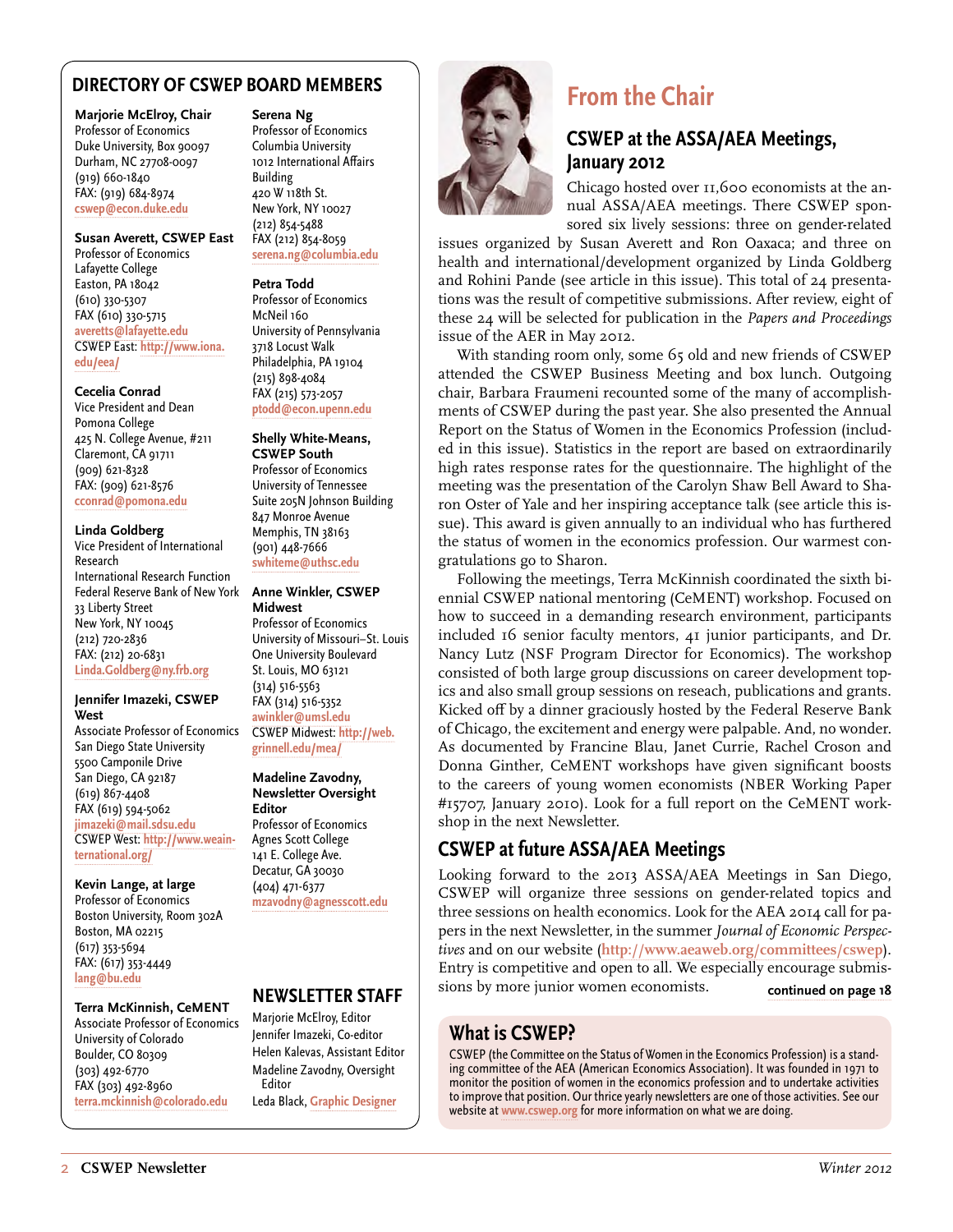# <span id="page-2-0"></span>*Using Social Media in Economics*



*Introduction by Jennifer Imazeki, San Diego State University*

The times they are a changin' . . . It was roughly twenty years ago<br>that I sent my first email, via my college's DEC VAX system. At<br>the time, there weren't even that many people for me to send<br>emails to. since almost no on that I sent my first email, via my college's DEC VAX system. At the time, there weren't even that many people for me to send emails to, since almost no one had an account. Today, traditional email has apparently already become almost passé, with my students preferring to send texts or instant messages. While I don't think traditional email is going anywhere, there's no doubt that the way we share and receive information is evolving rapidly. Perhaps the clearest evidence of that is in the explosion of social media. Facebook launched in 2004; to-

day, it has over 800 million users worldwide. Twitter launched in 2006; there are now over 300 million tweets per day. For most people, the first stop when you just want general information about a topic is the collaborative site Wikipedia, and then you can go join conversations about that topic on one of the millions of blogs.

For academics, this new world of social media can create both challenges and opportunities. While we could probably fill just as much space with discussions of how to deal with students checking Facebook in class, the three articles in this newsletter focus on the opportunities that social media can provide for improving teaching and promoting research. In "The Impact of Economics Blogs," World Bank economists and **[bloggers](http://blogs.worldbank.org/impactevaluations/)** Berk Özler and David McKenzie discuss the role of economics blogs in the dissemination of research. They point out that blogs provide both private benefits, in the form of increased recognition and prestige for bloggers themselves, and external benefits, in the form of increased recognition for the authors of papers that are mentioned on (at least the top) economics blogs, as well as increased knowledge and changed perceptions among readers. John Whitehead (who also **[blogs](http://www.env-econ.net/)** himself) turns from research to teaching in "Teaching with Economics Blogs." His summary

of a recent survey of bloggers and blog readers suggests that blogs can be an excellent way to have students begin engaging with economic material and learning the way that economists think. Finally, Rachel Connelly explores the idea of using technology to facilitate self-promotion, providing some concrete suggestions for how to get started in "Using Social Media for Self-Promotion."

Personally, as an avid reader of blogs and user of other social media, I love how easily I can access the latest work in my field and interact with some of the field's finest minds. I also blog about teaching economics, and that has put me in touch with a community of educators I would likely never interact with otherwise. Even if you think blogging sounds like something that should require antibiotics, I hope that the articles here will inspire you to check out a few new sites and consider how to take advantage of the benefits these tools can offer.

 $\mathcal{C}^{\mathcal{A}}$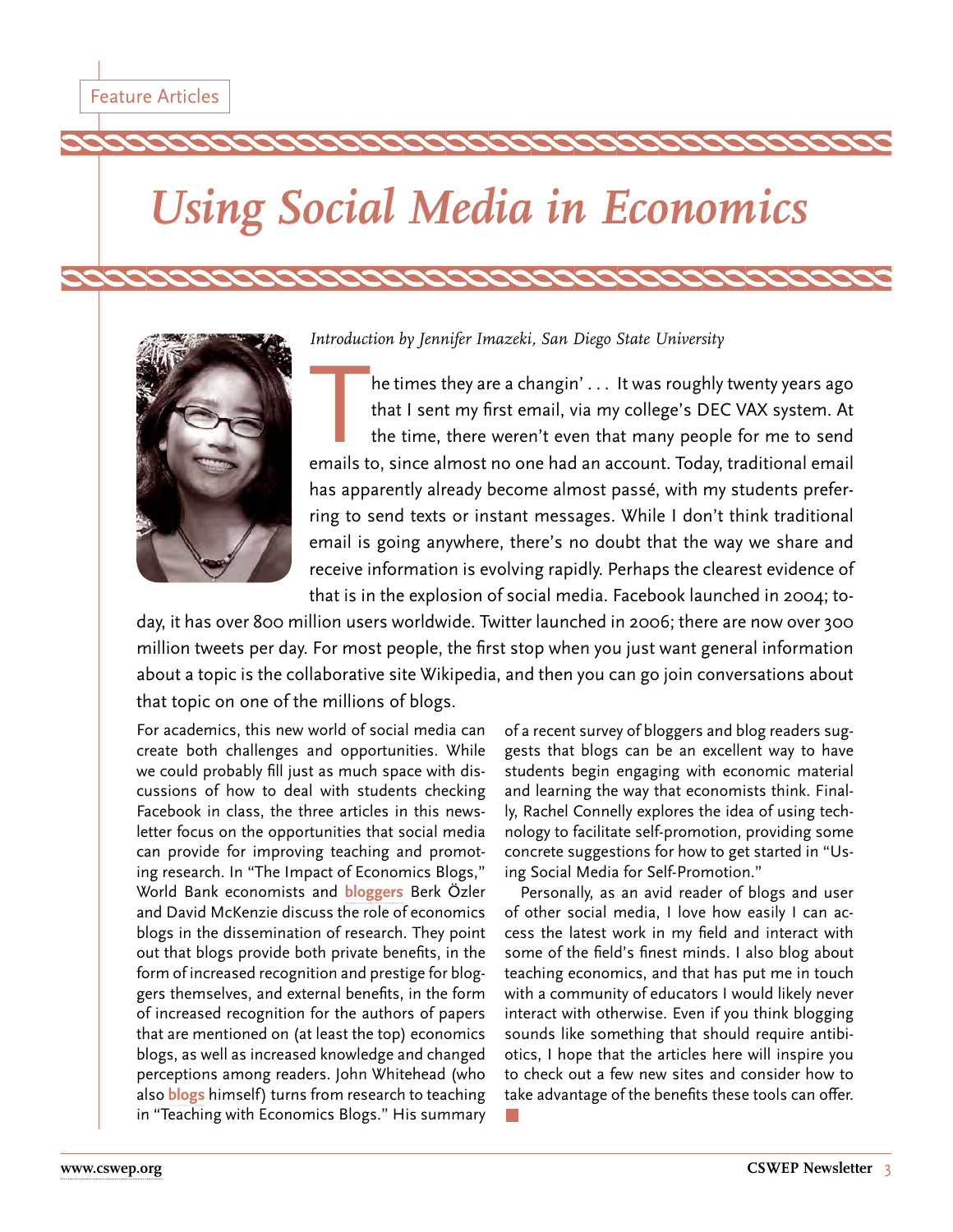

*—David J. McKenzie and Berk Özler, World Bank*

<span id="page-3-0"></span>

Practically nonexistent a decade ago, blogs by economic scholars have be-

come commonplace since. These blogs not only give their creators an outlet to disseminate their ideas, but also enable instant feedback, are easy to share on the open web, and allow the bloggers a personal style rather than the inaccessible format of academic journals. Some of the benefits of blogging have been discussed before, including by EconomistMom in the winter 2010 issue of this **[newsletter](http://www.aeaweb.org/committees/cswep/newsletters/CSWEP_nsltr_Winter2011.pdf)**. 1 However, while there are many more economist bloggers now than a decade ago, the share of economists who blog is still tiny. Revealed preference suggests there is value in blogging to both the scholars who maintain them and to the large number of individuals who read blogs, but, to date, there is no quantitative evidence of their impacts. In this article, we draw from our recent working paper to provide evidence that, in addition to benefits that accrue to the blogger, there may be substantial positive externalities associated with good economics blogs. This, combined with the fact that regular blogging has nonnegligible time costs, suggests that there may be an undersupply of good economics blogs.

In ["The Impacts of Economics Blogs,"](http://www.voxeu.org/sites/default/files/file/DP8558.pdf)<sup>2</sup> we try to answer three questions regarding the impact of economics blogs. First, do blogs improve dissemination of working papers or journal articles? Second, do they raise the profile of their creators? Third, do they cause changes in attitudes among their readers or lead to increased knowledge?

To start thinking about the first question of dissemination, the paper looks at a National Bureau of Economic Research **[working paper](http://ideas.repec.org/p/nbr/nberwo/6239.html)** <sup>3</sup> authored by Douglas Irwin in 1997. During 2009, the paper received an average of 3.4 abstract views and 0.8 downloads per month,

according to Research Papers in Economics (**[RePEc](http://repec.org/)**).4 Then, on February 16, 2010, Paul Krugman blogged about the paper on his "**[Conscience of a Liberal](http://krugman.blogs.nytimes.com/)**" blog,5 resulting in 940 abstract views and 151 downloads in February 2010. The paper then went back to averaging 0.8 downloads and 5.3 abstract views a month from April 2010 through March 2011. Similar patterns occur for papers mentioned on other blogs, such as **[Chris](http://chrisblattman.com/)  [Blattman](http://chrisblattman.com/)**, <sup>6</sup> **[Freakonomics](http://www.freakonomics.com/blog/)** <sup>7</sup> and **[Marginal Revolution](http://marginalrevolution.com/)**. 8

To test for the impact of different blogs on abstract views and downloads of economics papers more formally, we systematically searched the 50 most read finance and economics blogs for references to research papers in RePEc. We also looked at six other popular blogs that were not included on this list (**[Aid Watch](http://aidwatchers.com/)**, 9 Chris Blattman, **[Economix](http://economix.blogs.nytimes.com/)**, 10 Freakonomics, Paul Krugman and **[Dani Rodrik](http://rodrik.typepad.com/)** 11). We included only papers where the blogger directly linked to the RePEc version of the working paper and where the paper had been out for at least three months before being blogged about. After excluding blogs that linked to one or two working papers at most, we had a database of 107 research papers linked to by one of eight blogs. We used this database to formally test through an event study analysis whether links to a paper from these blogs increase its abstract views and downloads. We refer the readers to the paper for the details, but here are the main findings:

- We see large and significant impacts of blogging on both paper abstract views and paper downloads in the month in which the paper is blogged about. The effects range from 67 (17) to 449 (84) abstract views (downloads) for Aid Watch and Krugman, respectively.
- These effects are massive: In comparison, an average

- 5 http://krugman.blogs.nytimes.com/
- 6 http://chrisblattman.com/
- 7 http://www.freakonomics.com/blog/
- 8 http://marginalrevolution.com/
- 9 http://aidwatchers.com/
- 10 http://economix.blogs.nytimes.com/
- 11 http://rodrik.typepad.com/

<sup>1</sup> http://www.aeaweb.org/committees/cswep/newsletters/ CSWEP\_nsltr\_Winter2011.pdf

<sup>2</sup> http:// www.voxeu.org/sites/default/files/file/DP8558.pdf

<sup>3</sup> http://ideas.repec.org/p/nbr/nberwo/6239.html

<sup>4</sup> http://repec.org/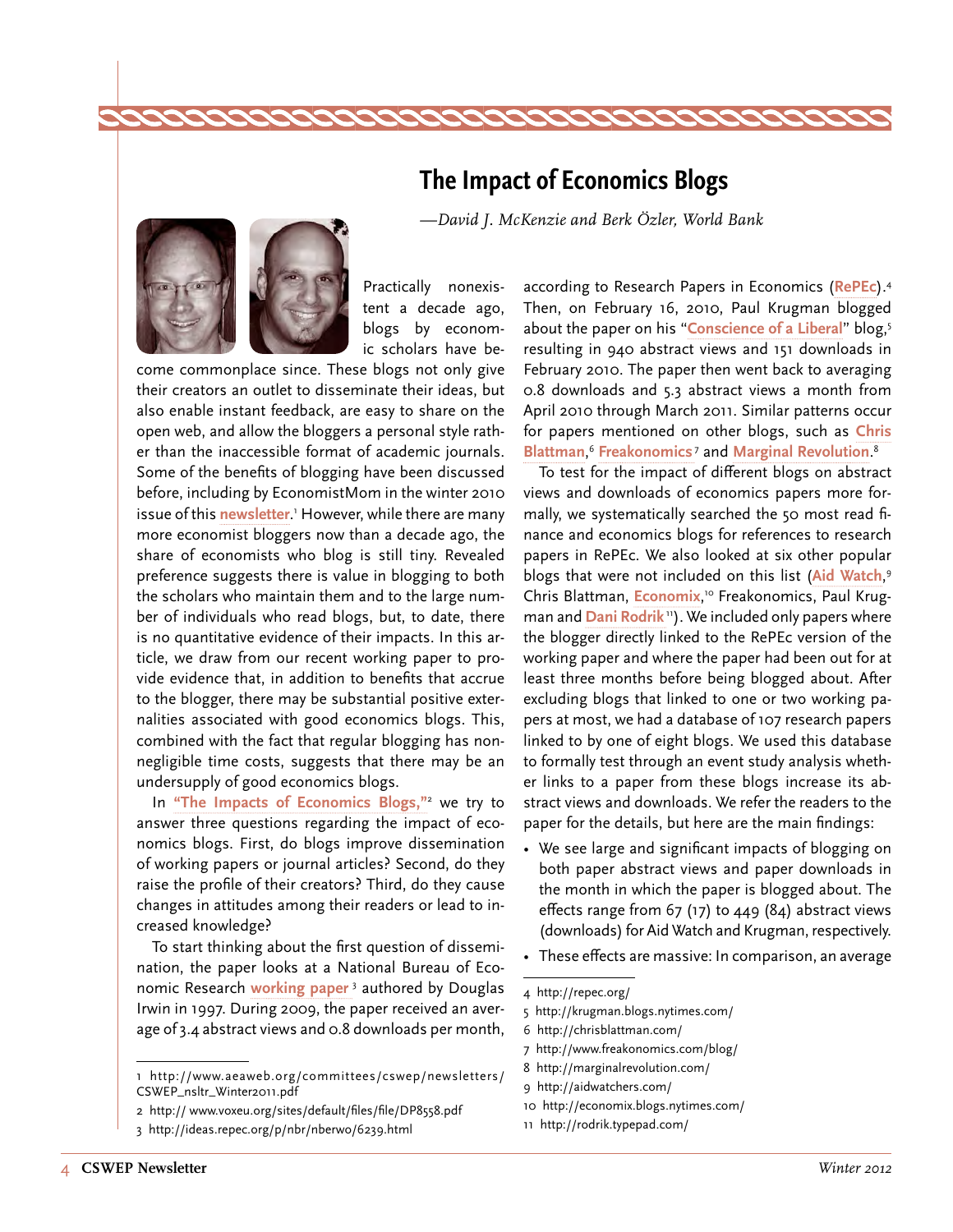

NBER working paper is viewed 10 times and downloaded 4 times through RePEc during months 3–14 after its release. A blog post on Chris Blattman is thus equivalent to an extra 9 (6) months of abstract views (downloads). The impacts of Freakonomics, Marginal Revolution and Paul Krugman are even larger.

• A minority of blog readers click through to view/download the paper. We estimate that the click-through rate is approximately 1–2 percent for abstract reads and 0.1–0.4 percent for downloads for Marginal Revolution and Freakonomics; 3 percent for abstract views and 0.7 percent for downloads for Baseline Scenario and Overcoming Bias; and 4.3 percent for abstract reads and 1.1 percent for downloads for Chris Blattman. This seems consistent with the intuition that as an academic's blog expands readership to a larger and larger audience, the additional readers are less likely to be interested in the academic papers.

So, there is strong evidence that economics blogs increase the dissemination of research. Given that an overwhelming majority of links are to papers NOT authored by the blogger, such dissemination is a public good. Let's then move to our second question that addresses private benefits of blogging, where we attempt to provide admittedly modest evidence that the reputation of economic bloggers in the economics profession exceeds that of non-bloggers with similar publication records. To do this, we took advantage of a **[survey](http://econjwatch.org/articles/economics-professors-favorite-economic-thinkers-journals-and-blogs-along-with-party-and-policy-views)**12 of academic economists in the U.S. conducted by Davis et al. (*Econ Journal Watch*  2011). The survey asked respondents to list up to three living economists over the age of 60 and up to three under the age of 60 whom they "regard with great respect, admiration or reverence."

We merged this list with a list of the top 500 economists according to the RePEc rankings (based on paper downloads and citations) and code them according to whether they blog or not. These data were then used to estimate a probit model to see whether, conditional on RePEc ranking, individuals who blog are more likely to appear on the list of favorite or admired economists. We find that, conditional on their RePEc rank, regular blogging is strongly and significantly associated with being more likely to be viewed as a favorite economist. At roughly 40 percentage points, blogging regularly has the same impact size as being in the top 50 of RePEc rankings for economists

under 60, and an even larger impact for those who are older. This is of course only a correlation, and several important caveats can be found in the paper. Nevertheless, given the large magnitude of the coefficient observed, it seems unlikely that all of the observed impact of blogging just reflects omitted variables, and we view this evidence as suggesting that blogging increases the influence, respect or public image of the blogger.

In addition to making use of existing data, we took advantage of the launch of a new blog at the start of April 2011, Development Impact, and conducted a randomized encouragement experiment to promote this blog. The 619 graduate students and field staff who completed our baseline survey (and provided email addresses) were randomly assigned to treatment and control groups. The encouragement consisted of two emails (sent five days and then three weeks after the blog was launched) to the treatment group encouraging them to check out the blog. Then, two months after the start of the blog, a follow-up survey was sent to both groups.

The baseline survey suggested that approximately four out of five respondents read at least one economics blog in the past month, but only about a third read

*. . . regular blogging is strongly and significantly associated with being more likely to be viewed as a favorite economist.*

them at least few times a week. Of those who read economics blogs, more than half stated that they had read a new paper as a result of reading a blog, and approximately a third said they had changed their opinion about the effectiveness of a particular intervention. These findings from the baseline survey, suggestive of potential impacts of economics blogs, were partly what drove us to conduct this experiment. Fortunately for us, the encouragement worked: The proportion of respondents who read Development Impact during the past month was 28 percent in the treatment group compared with 18 percent in the control group—an increase of more than 50 percent. In particular, the encouragement worked for individuals who

<sup>12</sup> http://econjwatch.org/articles/economics-professors-favorite-economic-thinkers-journals-and-blogs-along-with-party-and-policy-views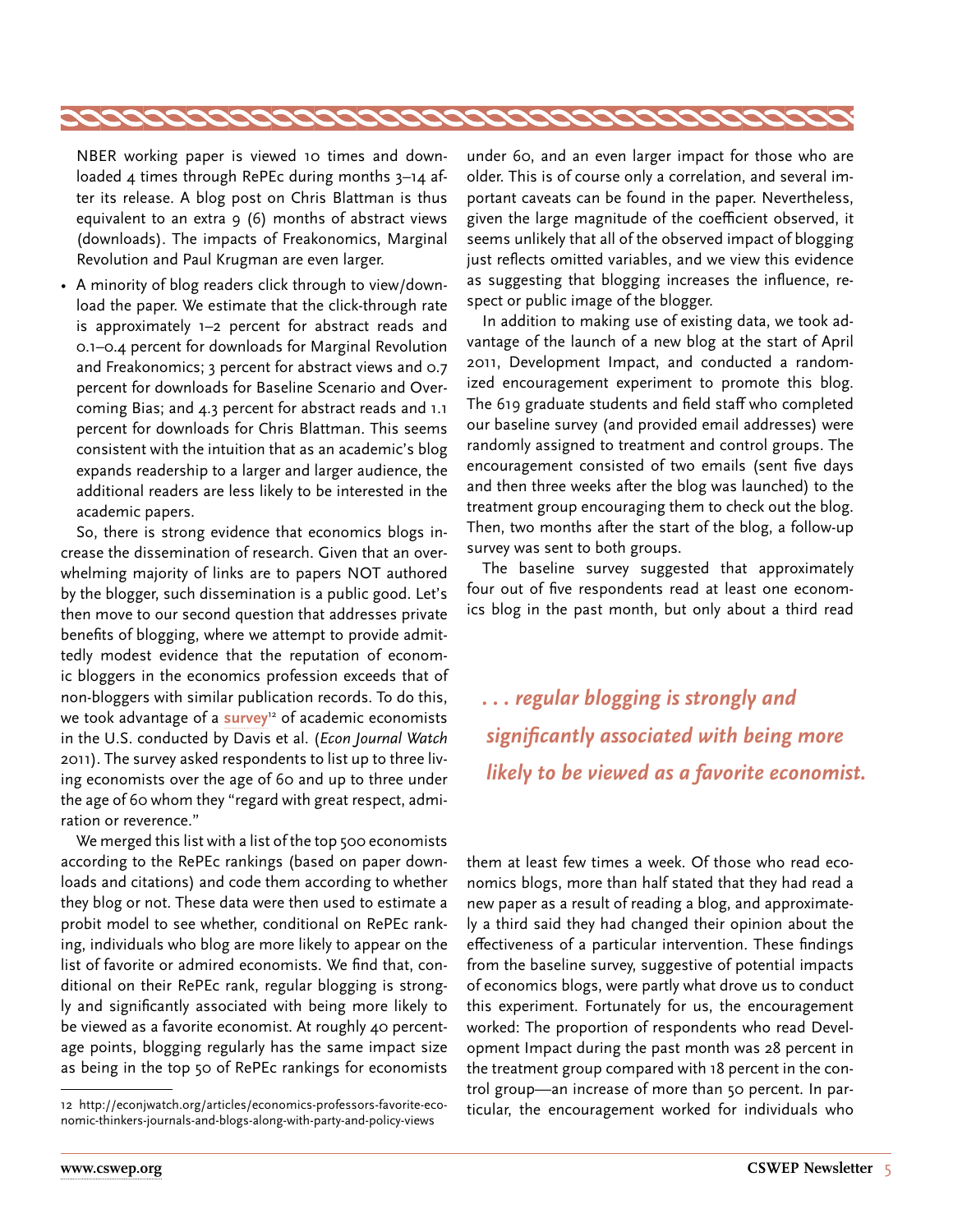

stated at baseline that they wished to become academic researchers, which seems reasonable given the research orientation of the new blog.

The significant increase in the readership of the new blog as a result of the randomized encouragement, especially among the research-focused individuals, allows us to estimate the local average treatment effect or LATE, which, in our case, is the impact of reading Development Impact (DI) for individuals who read it when encouraged and do not read it otherwise. However, because these marginal readers may also be those who find the blog less interesting or read it less intensively than those who read it of their own accord, we also estimate the average treatment effect (ATE) using a bias-adjusted nearest-neighbor matching estimator. These experimental findings, which are summarized below, point to changes in the attitudes, perceptions and knowledge of the readers and provide further support to the non-experimental evidence presented earlier (please see the paper for details):

- Reading DI increased interest in working as a researcher at the World Bank among research-focused individuals at the expense of interest in working at a Liberal Arts school.
- Reading DI improved perceptions of the quality of research produced at the World Bank across the board.
- Reading DI reduced the perception among research-focused individuals that World Bank staff face censorship when they blog.
- Reading DI increased the name recognition of our fellow bloggers in Development Impact (who were not aware that they were part of our experiment).
- In-depth knowledge of papers that were discussed in Development Impact during the first two months was not higher among the marginal readers but was significantly higher among the average readers.

So, it seems that economics blogs provide both private benefits and externalities. The existence of externalities suggests that there may be an undersupply of good economics blogs, but what, if anything, should we do about encouraging more economics blogs to emerge? Given the potential benefits for their reputation, institutions may want to start by encouraging staff to blog—allowing the self-selection into blogging to happen freely. Even recognizing blogging as a legitimate activity that could be conducted on "company time" may help increase the supply given that it is still seen largely as an after-hours activity,

which then implies that time spent blogging comes out of time with family, leisure or other non-professional activities. Institutions can also do this by explicitly reducing the amount of time successful bloggers have to spend conducting other administrative duties. Academic institutions can adopt similar approaches with tenured faculty.

Perhaps the most difficult group among whom to encourage blogging is junior faculty, even though they are perhaps most suited to adopting blogs and other social media in their professional lives. This is not only because tenure decisions are based primarily on publication records, but also because blogging may still be seen as a "frivolous" activity among some faculty with power over tenure decisions. Academic institutions may benefit from reconsidering tenure not just on the basis of peer-reviewed publications, but also partly on the basis of dissemination of important ideas.

Such policies to encourage the emergence of more blogs may have differential effects on male and female economists taking up blogging. If blogging becomes part of the job instead of an activity carried out on personal time, then differential entry into blogging may occur to the extent that male and female economists differ in their time use outside of work. Explicit recognition of blogging as a legitimate part of an economist's job may also encourage more women to blog by removing the tag of frivolity in what is still currently a male-dominated profession. Finally, we have heard female colleagues—bloggers and non-bloggers alike—describe the blogosphere as "too argumentative," "ego-driven" and "hostile." In such an equilibrium, men may be more willing to participate than women, who may not "want to put themselves out there." However, more and more blogs that encourage civil discussion and discourage ad hominem attacks are emerging. If more female economists were to blog, we may be able to move to a new equilibrium in which there is more civil discussion and more diversity of voice and ideas.

Finally, it seems to us that there is a glut of some types of blogs and not enough of others. Encouraging scholars to produce more blogs on labor economics, poverty, economics of education, health economics and development economics—applied fields with important practical insights for many real-world policy discussions—would bring some needed diversity into the economics blogosphere that is currently dominated by blogs focused on macro, monetary and fiscal issues, mostly in the U.S.  $\Box$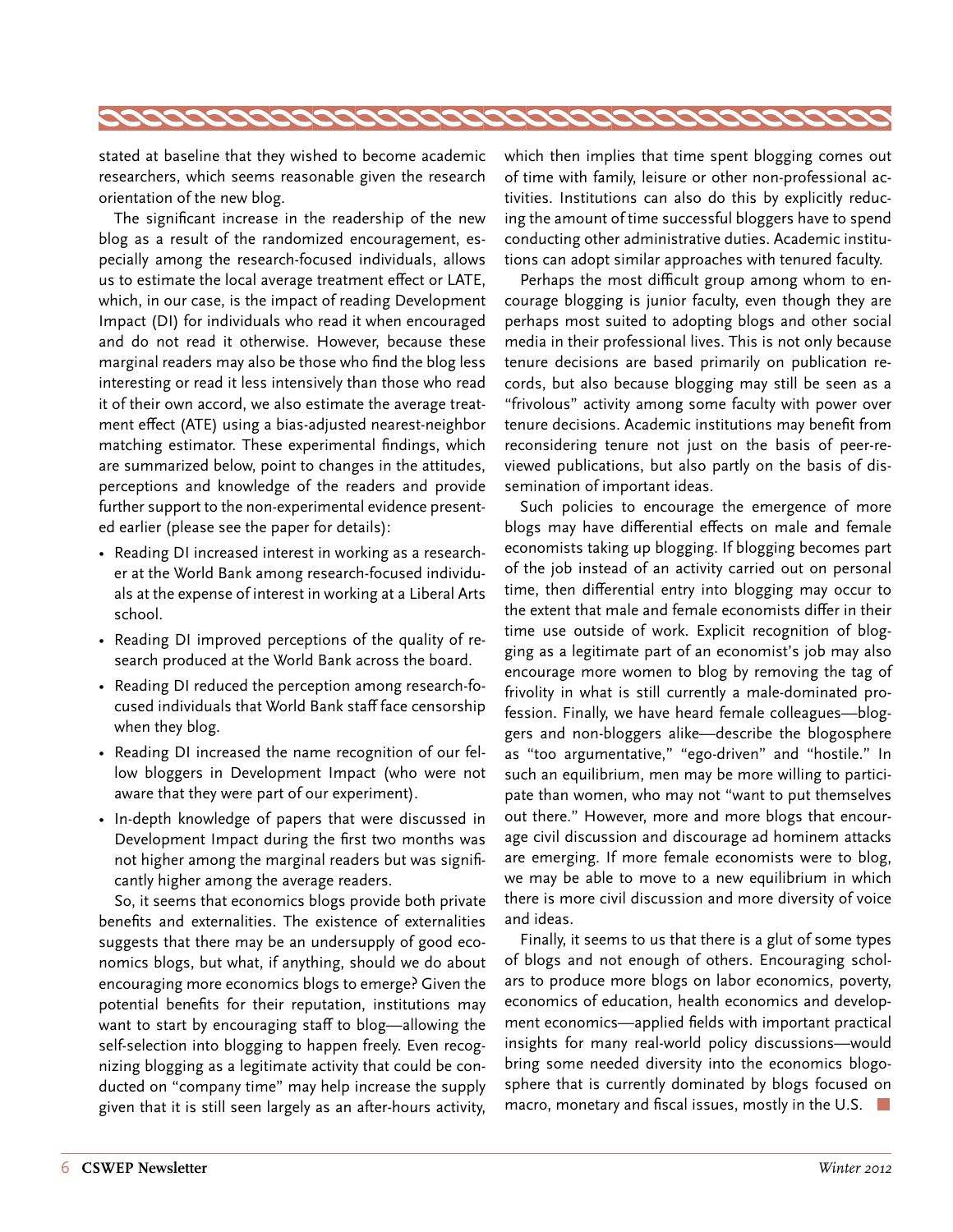## **Teaching with Economics Blogs**

*—John C. Whitehead, Appalachian State University*

<span id="page-6-0"></span>

On June 17, 2005, a slow Wednesday just after The Ohio State University academic quarter ended, my friend from the old days at East Carolina

University, Tim Haab, sent the following message: "I've been tossing around an idea in my head for a while. I think one of the biggest problems with economists is our inability to convince real people that we know what the heck we're talking about. Do you think there would be value to an Econ-Opinion site where we could pose popular questions…and we could get economists to write nontechnical responses to be posted…I don't know if I really want to do this, but it seems like there might be a benefit to get the economic view out to the public and media."

My response? "Great idea! Want to give it a go?" And that is how we entered the realm of the blogosphere. On June 22, 2005, five days after that fateful e-mail exchange, we launched the Environmental Economics blog (located at **<http://www.env-econ.net>**). The goals behind the blog were simple: (1) provide a forum for environmental economists to post their views on environmental issues for a nonacademic audience, and (2) provide a place for discourse between the readers and economists on these topics.

We boast that the site has been a surprisingly minor success (i.e., we haven't quit blogging yet). Almost 7000 posts have been written by ten-plus authors (mostly by Tim and me, but we welcome guest posts) have appeared, we've enjoyed 26 thousand reader comments and counted over 3 million page views. Our blog is even ranked in the Top 50 Economics Blogs by the Palgrave Econolog (**<http://www.econolog.net>**) and was listed as a top ten interesting blog by the Milken Institute. Reviews have been generally positive and encouraging, including our favorites: "... we're happy to note the arrival of the Environmental Economics Blog, which manages to be both dismally scientific and readable at the same time," and "Are you sure you guys have econ PhDs? Something doesn't fit."

Personally, while I thoroughly enjoy self-promoting

my research and other outside interests, one of the most surprising impacts of my blogging is the positive impact it has had on my teaching. But, before I get to that, let me first describe blogs to put things in context for the newbies. A blog is a dynamic webpage that is updated hourly, daily, weekly or only occasionally with posts of varying length. Posts can range from short comments about news article clippings to long essays about economic issues and current events. Economics blogs may focus on a narrow topic (e.g., environmental economics) or discuss broader economic issues. Blogs usually allow comments from readers which ultimately may generate a reading community. Blogs can be read as a webpage, or posts can be downloaded to a computer or mobile device with "really simple syndication" (RSS; e.g., I use Google Reader). The sum of all blogs is known as the blogosphere, or in economics, the econoblogosphere.

The econoblogosphere is one of the most developed and active sectors of the academic blogosphere. Resources for Economists on the Internet (**[http://rfe.](http://rfe.org) [org](http://rfe.org)**) lists 70 blogs. The Economics Roundtable (**[http://](http://www.rtable.net) [www.rtable.net](http://www.rtable.net)**) aggregates posts from 156 economics blogs. The Palgrave Econolog (**[http://www.econolog.](http://www.econolog.net) [net](http://www.econolog.net)**) lists 487 economics blogs. According to the Econolog, about 179 thousands posts were written during 2011, so the average blog posted about once each day. There is much to consume in the econoblogsophere.

In a forthcoming chapter in the *International Handbook on Teaching and Learning Economics,* Tim, Aaron Schiff and I provide results from a survey of bloggers and blog readers. Here, I'll summarize some of these results with an emphasis on teaching. The purpose of the blogger survey was to assess the characteristics of bloggers and understand their blogging activities and motivations. Who is writing these blogs, and are they worth reading? In total, 183 different economics blogs were surveyed and 104 complete responses were used.

Not surprisingly, but contrary to my own personal evidence, bloggers tend to be younger. About half of economics bloggers were aged under 40, and about 40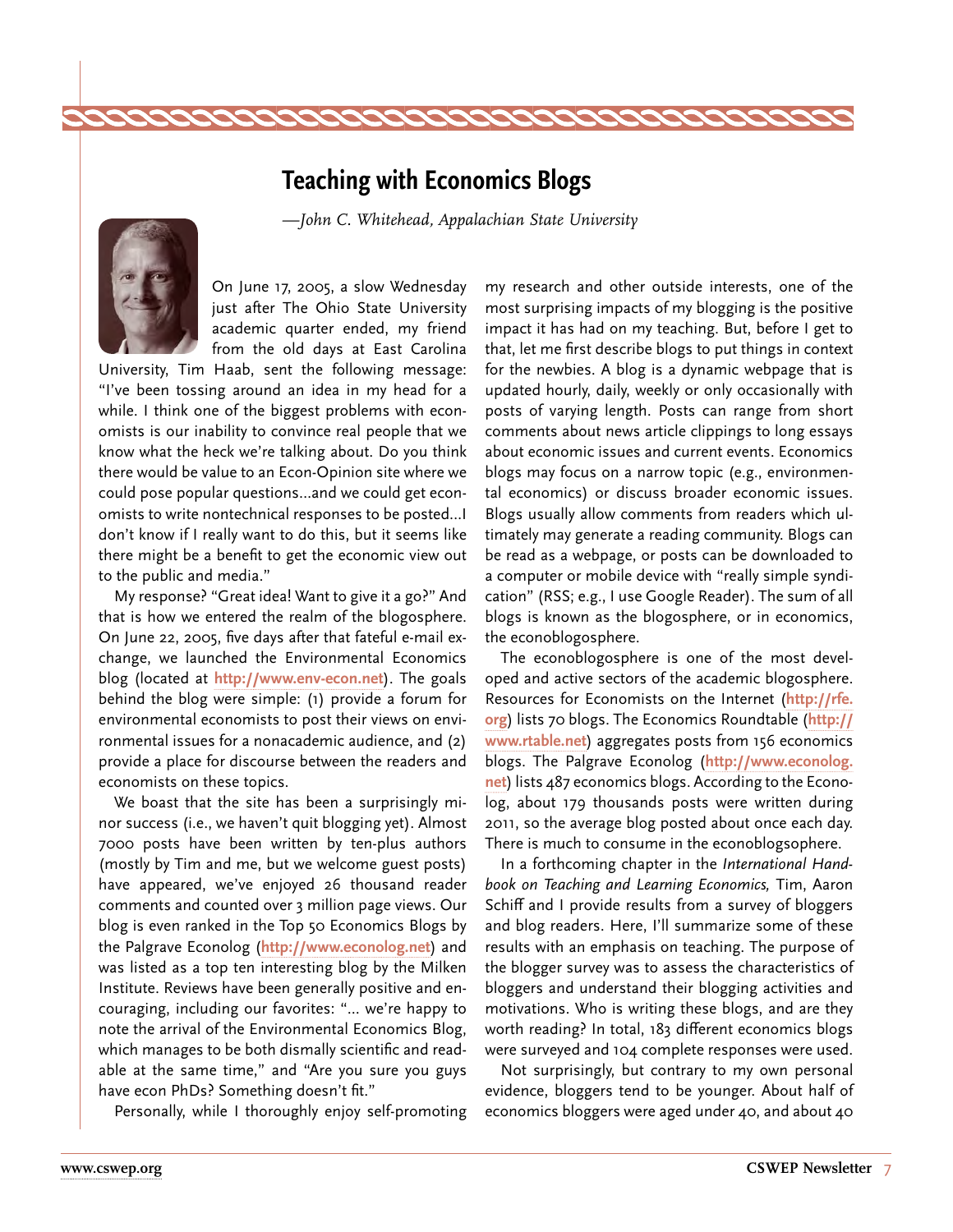<span id="page-7-0"></span>

percent were between 40 and 60. Over 50 percent of bloggers had been blogging for more than two years. About 58 percent of bloggers surveyed were employed at an academic institution. The bloggers were active but this activity didn't take too much time. The average number of blog posts written was about one per day. Most bloggers spent less than an hour per day on the blog. Fifty percent of their time was spent writing or editing posts, and 36 percent spent reading or researching material for posts. Note, however, some bloggers can get lost in their blogging on certain days (e.g., me).

Survey respondents were asked to rate ten different motivations for blogging. Public motivations of contributing to debates, public education and research dissemination rated relatively highly, as did the private motivations of fun/entertainment, profile raising and recording thoughts and ideas. Earning income, improving writing skills and getting reader feedback were relatively minor motivators for most economics bloggers. The drawbacks to blogging included the excessive time required, lack of interest from readers, difficulties coming up with new material for posts, concerns about adverse reputational effects, inappropriate comments from readers and low actual or potential income.

# *Blogging has increased the time I devote to simply thinking about economics.*

Through blogging, economics professors and students have easy access to the unfiltered opinions of some of the top thinkers in economics. The purpose of the survey of economics blog readers was to determine how much time is spent reading these economics blogs, the purpose of that attention and its opportunity cost. Our analysis is from a convenience sample of 378 respondents to a call for participation at several economics blogs. Ten percent of the blog readers identified themselves as "a teacher or professor," 10 percent as "a non-academic professional economist in the public or private sector, and 48 percent as "some other kind of professional." Twenty-four percent identified themselves as students.

Survey respondents read multiple economics blogs. Thirty-nine percent read between one and five blogs, 31 percent read between six and ten, and 26 percent read 11 or more economics blogs. Over 70 percent of respondents indicated "my own enjoyment/knowledge" was their most important reason for reading blogs. Thirteen percent indicated "research for my work or writing my own blog" was most important. Less than 10 percent use blogs primarily "to get ideas for teaching," "research for a school project," or because "it is required by my teacher/ professor." Eighty-three percent of students read economics blogs for their own enjoyment or knowledge while only 66 percent of non-students did so.

Respondents were asked, "How much time during the past month did you spend reading economics blogs?" Responses were evenly distributed, with 21 percent reading two to five hours, 24 percent reading five to ten hours, 23 percent reading ten to twenty hours, and 21 percent reading more than twenty hours. Compared to the past year, 81 percent spent "a little more" or "a lot more" more time reading economics blogs. About one-half of students spent "a lot more time" reading economics blogs.

The increased consumption of economics blogs has done little to cut into overall economics consumption. Fifty two percent of all respondents stated that they were spending about the same amount of time "reading printed economics-related books, magazines and newspapers" now compared to one year ago. Twenty three percent of students were reading a little more compared to a year ago while 16 percent of students were reading a lot more print economics.

My tentative conclusion from the two surveys, tentative since they surely suffer from sample bias, is that blogging is potentially a great way of pushing economic content to economics students (and non-students). And the opportunity cost is something other than consuming economics in other ways.

Over the years I've tried a number of ways to have blogging directly support my classroom teaching. I have used blogs for course organization and as a platform for outof-class discussion. I've tried maintaining a class blog as a substitute for the class web page and syllabus. Some of this has worked well and some hasn't. But without a doubt, the most positive aspect of my teacher-blogging is the way that blog posts have served as textbook supplements and spurred classroom discussion. Blog posts can occur instantaneously with current events. I can read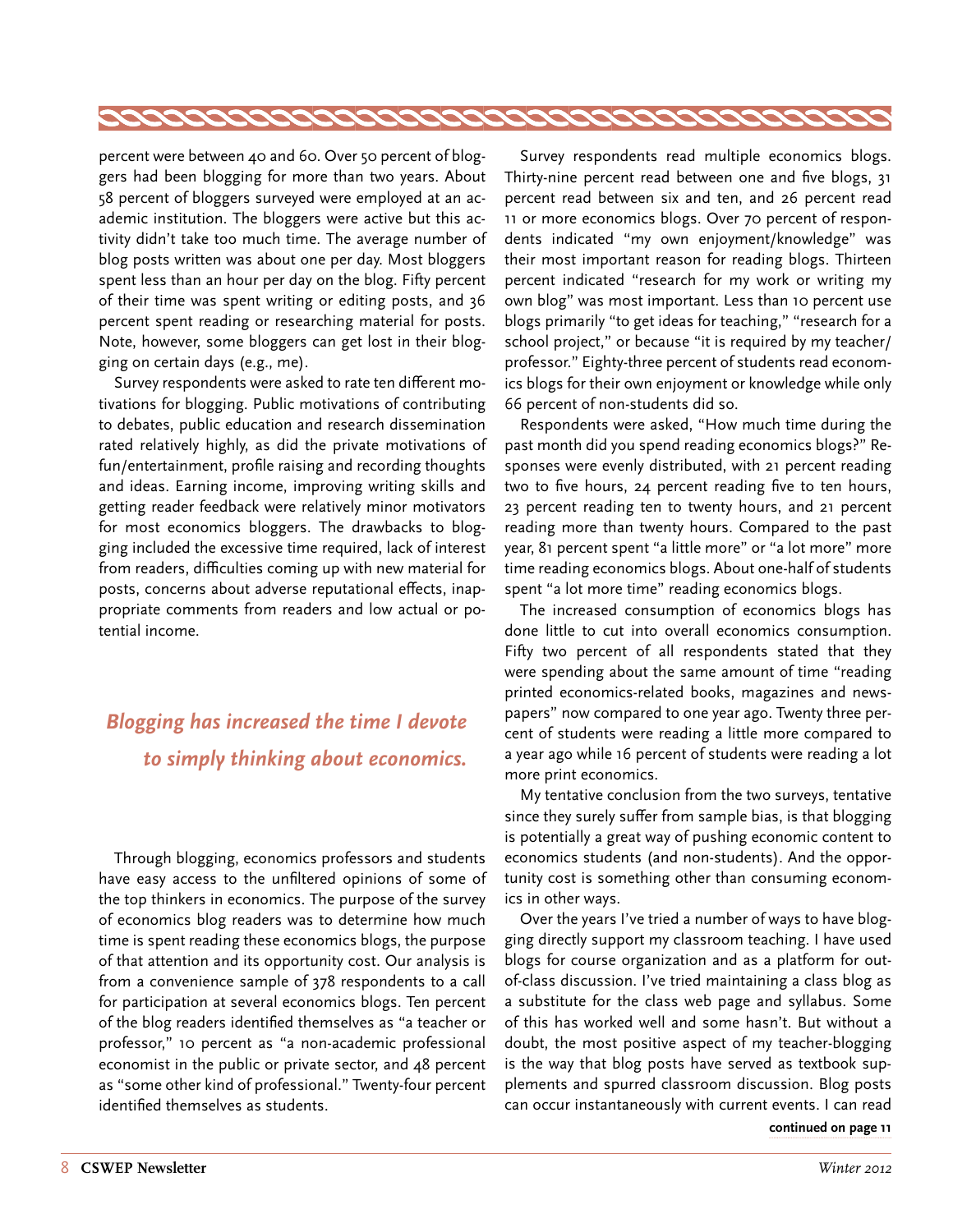## **Using Social Media for Self-Promotion**

*—Rachel Connelly, Bowdoin College*

<span id="page-8-0"></span>

It was 7:30 am on a Monday morning last July. I stumbled downstairs while everyone else in the house was still asleep. Not quite awake yet my-

self, I plopped down in front of the computer. Having assured myself that there was nothing urgent in my email, I Googled *Inside Higher Education.* The editor had asked Kristen Ghodsee and me if he could run excerpts from our book, *Professor Mommy: Finding Work-Family Balance in Academia,* and I knew this was the day the first excerpt would run. We had agreed on the length of the excerpts, but foolishly, we had given him free range to choose the excerpts. We realized too late that writing lifted from the middle of a book lacked context, and, thus, could be problematic. Especially since he cut and pasted. But too late—the die had been cast.

It turned out he chose a medley from a subsection of Chapter 6 entitled "Networking: Talks, Conferences, Social Media, and Shameless Self-Promotion." It seemed like an odd first choice from a book focused on making academic success and motherhood work simultaneously, but it is true that the book has something to say to all junior faculty beyond just whether and when to have children. In the section of the book from which the extract was chosen, we argue that success in academia (our particular focus at that point in the book was how to get tenure) requires that you put yourself out there. The section begins:

One of the biggest myths of academia is that you only have to be smart enough and have good ideas to succeed. Nothing could be further from the truth. For better or worse, the marketization of academia and the persistence of "old boys' clubs" in universities around the world means that who you know is just as important as what you know. In one study in economics, researchers found that manuscript ratings and acceptance rates were unaffected by the gender of the author, but were affected by "mutual affiliations" of author and journal editors and co-editors.

This is one of lesser-known aspects of the academic world, because so much of your graduate

school training will have been about attaining the appropriate knowledge rather than the appropriate contacts. (p. 126)

More about our specific suggestions below since they are the topic for this newsletter piece, but let's get back to 7:30 am. The piece was up, and there was already a very negative response to the piece posted in the comments section. How can one be negative about self promotion? Well it turns out that Prof. X objected to our suggestion that you send hard copies of your recently published article to senior scholars in your field.

 We went on in the next paragraph to urge our readers to think carefully about who they cite and make sure they are citing "all of the senior people in your field, even if their work is tangential to your own." Professor X objected to this as well. How dare we waste precious senior faculty time sending them articles tangential to their work? How dare one pad one's citation list? Of course, it all depends on how tangential the cite is. I agree that one should not pad one's bibliography, but it is very important to be careful and complete with your citations. Being careless with your citations, forgetting an important paper from the beginnings of a literature, or just not being thorough in a literature review is sloppy scholarship.

But back once more to Professor X at 7:30 am. (Who has time or the inclination to fire off an angry comment that early?) My reason for telling this story is to warn that there is the potential for backlash from self promotion, so one needs to do it carefully. Nonetheless, I believe that it is better to err on the side of more rather than less self promotion. It is not enough just to produce quality scholarship—it is equally important to have that scholarship contribute to a growing body of knowledge. Women, especially, are reluctant to put themselves forward, waiting instead for someone else to notice them. In the fast-paced world of academia, with more and more research available for us to easily access, there is ever-increasing competition for scholars' reading time. And while we may occasionally find ourselves facing the curmudgeonly Professor X's in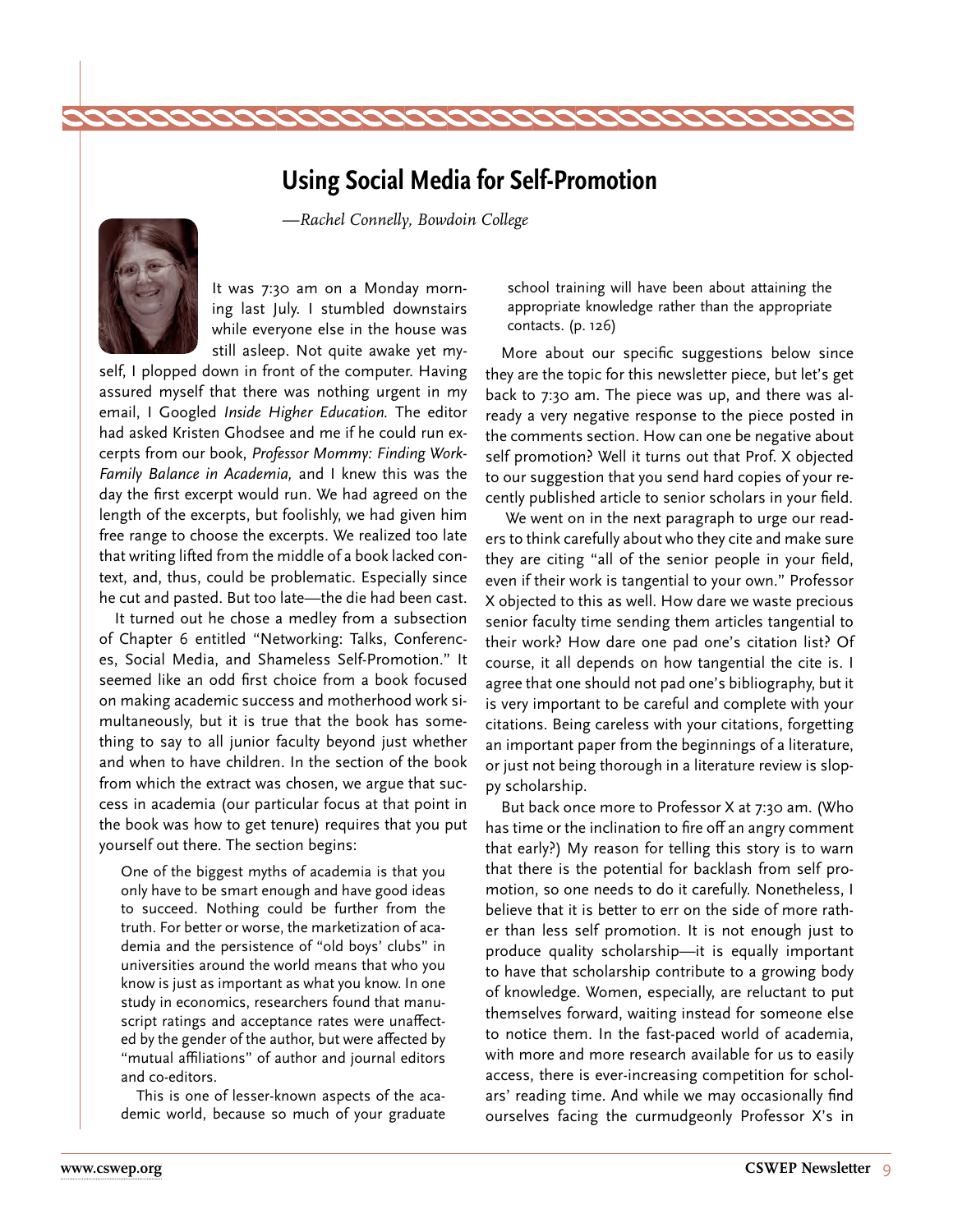

this world, most researchers are happy to receive an interesting paper in the mail. At worst it gets tossed, probably it gets perused, at best it gets read and mentally filed away.

Aside from the advice of being thorough with your citations and sending offprints, what else do Kristen and I suggest in *Professor Mommy* on the topic of self promotion? Since the focus of this issue is social media, I'll share some of our thoughts related to using the Internet:

• Most importantly, keep your faculty website up to date. Make sure you include a current vita and provide links to your working papers. You can also ask journals in which you publish if you can "self-archive" your article, which means posting the research on your own website. Some journals won't allow you to do this with their formatted text, but you can do this with the document you submitted to them as long as you cite where and when the final article was published. Some academics also host their own websites. For pros and cons of hosting your own website see **[Jentery Sayer's post](http://chronicle.com/blogs/profhacker/do-you-need-your-own-website-while-on-the-job-market/35825)** on Professor Hacker in the Chronicle of Higher Education.<sup>1</sup> Our sense is that your college website is probably sufficient, but make sure that you include a paragraph summarizing your research interests so that they can be picked

# *. . . it is better to err on the side of more rather than less self promotion.*

up by Internet search engines. Whether it is your own website or your page on your university's website, take the time to keep it up to date and professional. We may agree to disagree on this, but my opinion is that personal photos and references to your leisure activities do not belong on these sites.

Be careful with your other web presences as well. Think about your Facebook privacy settings. Yes, people will be looking for you online. Make sure you are comfortable with what they find. If you haven't Googled yourself lately, you should do that. You want to see yourself as

others who are looking for you will. If you find pictures or postings about yourself that you are not comfortable with, ask the website manager to remove them. After the *Inside Higher Ed* piece came out, we found that a very inappropriate website had picked it up and republished it. Luckily, a formal email request to remove it was sufficient to get it taken down.

- Many websites allow you to upload citations to your own work so that it will be easier for other academics to find. One site is Academia.edu, which is like Facebook for academics. Also consider posting your working papers on RePEc.org. RePEc, which stands for Research Papers in Economics, is a great source of working papers and citations.
- Attend academic conferences, submit abstracts to present papers, and think about organizing sessions. If you don't have any new papers close enough to completion, write to a program chair and offer your time as a discussant. Program chairs will be thrilled not to have to beg one of their colleagues to do it. When you do attend an academic conference, take it seriously. If the conference organizers make papers available on a conference website, make sure that you submit your paper in time for posting. This will be another source of Google Scholar hits for you.
- This may sound elementary, but it is worth saying, especially to the younger scholars who have grown up with email: Be careful with your use of email. Proofread your professional email messages. Adopt a formal letterwriting tone instead of the more casual email/messaging tone. Add a "Dear So and So" at the beginning and a "Yours," at the end. Never write anything in an email that you would be uncomfortable to have forwarded to someone else. Once you hit send, you can't control it.

Here are a few additional resources that may be useful for building your presence on the web and keeping up with developments in your field (also see **[http://chroni](http://chronicle.com/blogs/profhacker/creating-your-web-presence-a-primer-for-academics/30458)[cle.com/blogs/profhacker/creating-your-web-presence-a](http://chronicle.com/blogs/profhacker/creating-your-web-presence-a-primer-for-academics/30458)[primer-for-academics/30458](http://chronicle.com/blogs/profhacker/creating-your-web-presence-a-primer-for-academics/30458)**):

Google Scholar Citations: For many academics today, searching in Google Scholar is a useful way to start literature searches and to find papers that are relevant to our work (see Google alerts below). Scholar Citations is a relatively new service from Google that allows you to create a profile, identify your articles and track citations to those articles. If you make your profile public,

<sup>1</sup> http://chronicle.com/blogs/profhacker/do-you-need-your-ownwebsite-while-on-the-job-market/35825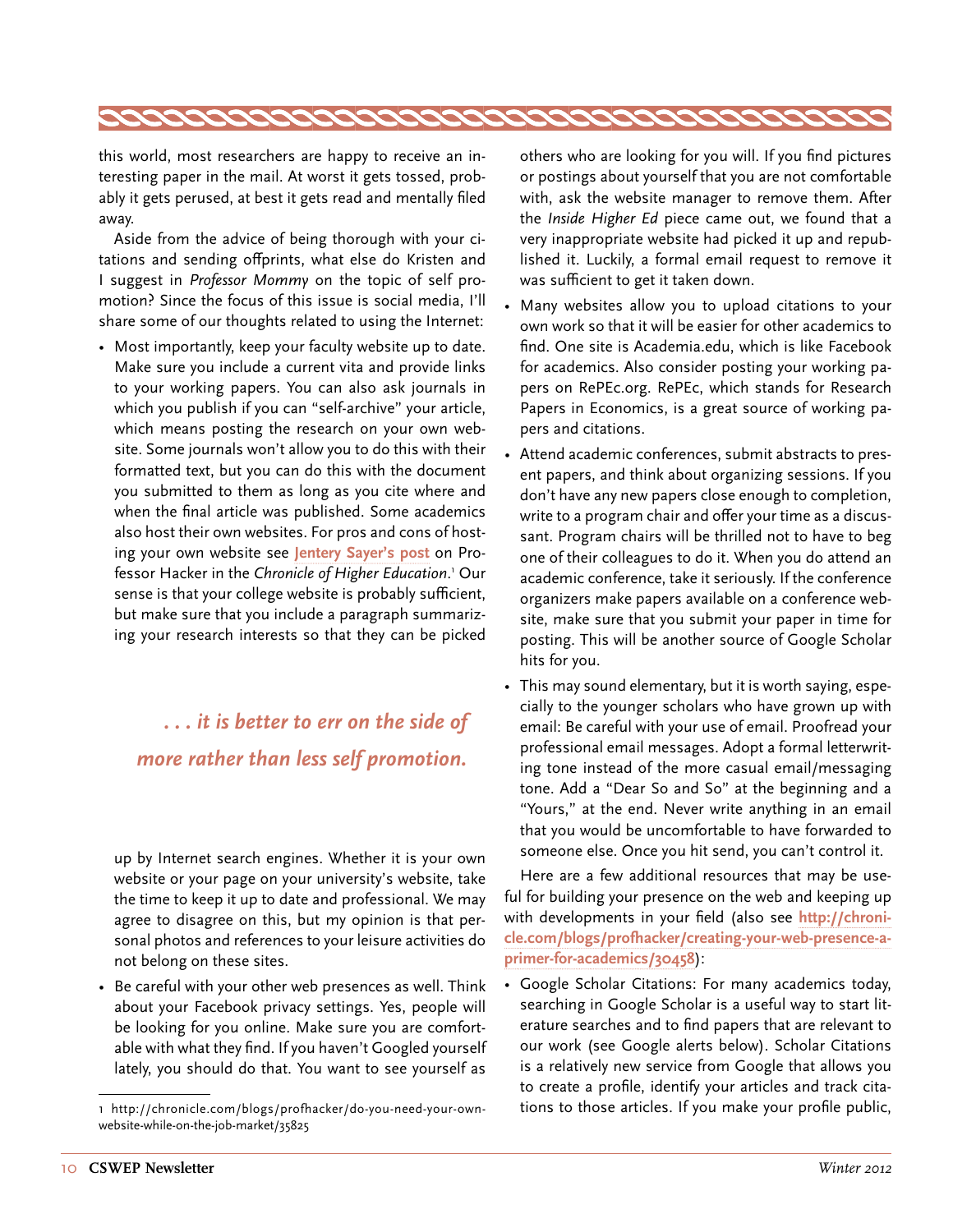<span id="page-10-0"></span>

it will appear in search results when someone Googles your name, making it easier for people to find all of your publications. (**[http://chronicle.com/blogs/profhacker/](http://chronicle.com/blogs/profhacker/how-to-google-yourself-effectivelywhat-to-do-about-it/23035)  [how-to-google-yourself-effectivelywhat-to-do-about](http://chronicle.com/blogs/profhacker/how-to-google-yourself-effectivelywhat-to-do-about-it/23035)[it/23035](http://chronicle.com/blogs/profhacker/how-to-google-yourself-effectivelywhat-to-do-about-it/23035)**).

- Linkedin: Outside academia, Linkedin is by far the most popular networking site for professionals. Inside academia, Academia.edu tends to be more common, but it may still be worthwhile to consider setting up a LinkedIn profile, particularly if you think you may ever move out of academia or if you want to make it easier for people to contact you for non-academic reasons (such as media interviews or consulting).
- Google alerts: One way to keep tabs on who is talking about you and your work is to have Google send you an email anytime it finds a new reference to your name. You can create alerts for any search terms, including your name or your areas of research.
- Blogs: Regularly commenting on economics blogs is a good way to interact with others who have similar interests, and particularly thoughtful comments could potentially lead to requests for guest posts. If you've written something that is of potential interest to a particular blogger, don't be afraid to send them an email about it (see David McKenzie and Berk Özler's article in this newsletter about the impact of citations from wellknown blogs), though the above-mentioned warnings about sending offprints apply here as well. Curmudgeons aside, most blog writers are happy to have someone offering them fodder for their blogs.

The phrase "self promotion" sounds bad, as if one is boasting. We (especially women) are taught to avoid this from an early age. My coauthor Kristen just wrote an interesting piece about how hard it is for women to crow about themselves, titled "Wanted: The Academic Equivalent of the "**[Pretty Girl Rock](http://profmommy.com/updates/wanted-the-academic-equivalent-of-the-%e2%80%9cpretty-girl-rock%e2%80%9d/)**."2 In order to get yourself to do it (and yes it is important), it helps to think of self promotion on the flip side. It is a great way to get to know other researchers' work and find colleagues with whom you can participate in a dialog, which is an important part of how the stock of knowledge grows. Think about those positive externalities you are generating. Now that sounds like something you do want to be part of, doesn't it?

## **Teaching with Blogs continued from [page 8](#page-7-0)**

a newspaper article, comment on it in a blog post within minutes of the newspaper's publication, and discuss it in class a few minutes later. Some of these textbook supplements have been summarized at our blog. "Environmental Economics 101" has primers, data and recommended readings, but a long term goal is to summarize this material in a more systematic, classroomy sort of way.

Indirectly, blogging has improved my teaching through increases in the quantity and quality of my thinking (picture the scarecrow in *The Wizard of Oz* reciting the formula, albeit incorrectly, for the isosceles triangle). Blogging requires reading the news with an economics filter, which has greatly expanded the amount of current event-type material that I can effectively present in the classroom. Blogging has increased the time I devote to simply thinking about economics. Since thinking about economics certainly makes one a better teacher, my blogging has certainly improved my teaching. Blogging also helps me to think more carefully and be more organized in my thinking about teaching topics. Learning to write short, engaging blog posts (with sad attempts at humor) has also seemed to translate into an improvement in my teaching (and made me more human to students).

Considering the other side of the podium, students can be assigned blog posts as reading and writing assignments. Students can be required to write essays, post these to the class blog, and offer comments on other students' posts. Students can even develop and maintain their own blog, which would be ideal for courses with a research project component. The student blog could provide updates on the research process and current events related to the topic. I'll be trying this for the first time in my senior seminar course this spring.

While the use of blogs as teaching tools in economics is still relatively new, anecdotal evidence suggests that blogs are increasingly being used effectively for teaching. Our survey results suggest that blogs are not a fad and there is a growing audience for economics bloggers among those in the general public, especially students with an interest in economics. The student audience is especially attractive for the informal teaching opportunities that blogging presents. Based on my own experience and my limited research, I encourage you to at least read a blog or two and, if so inspired, try writing a guest post at a friendly blog or even start your own dang blog.

<sup>2</sup> http://profmommy.com/updates/wanted-the-academic-equivalentof-the-%e2%80%9cpretty-girl-rock%e2%80%9d/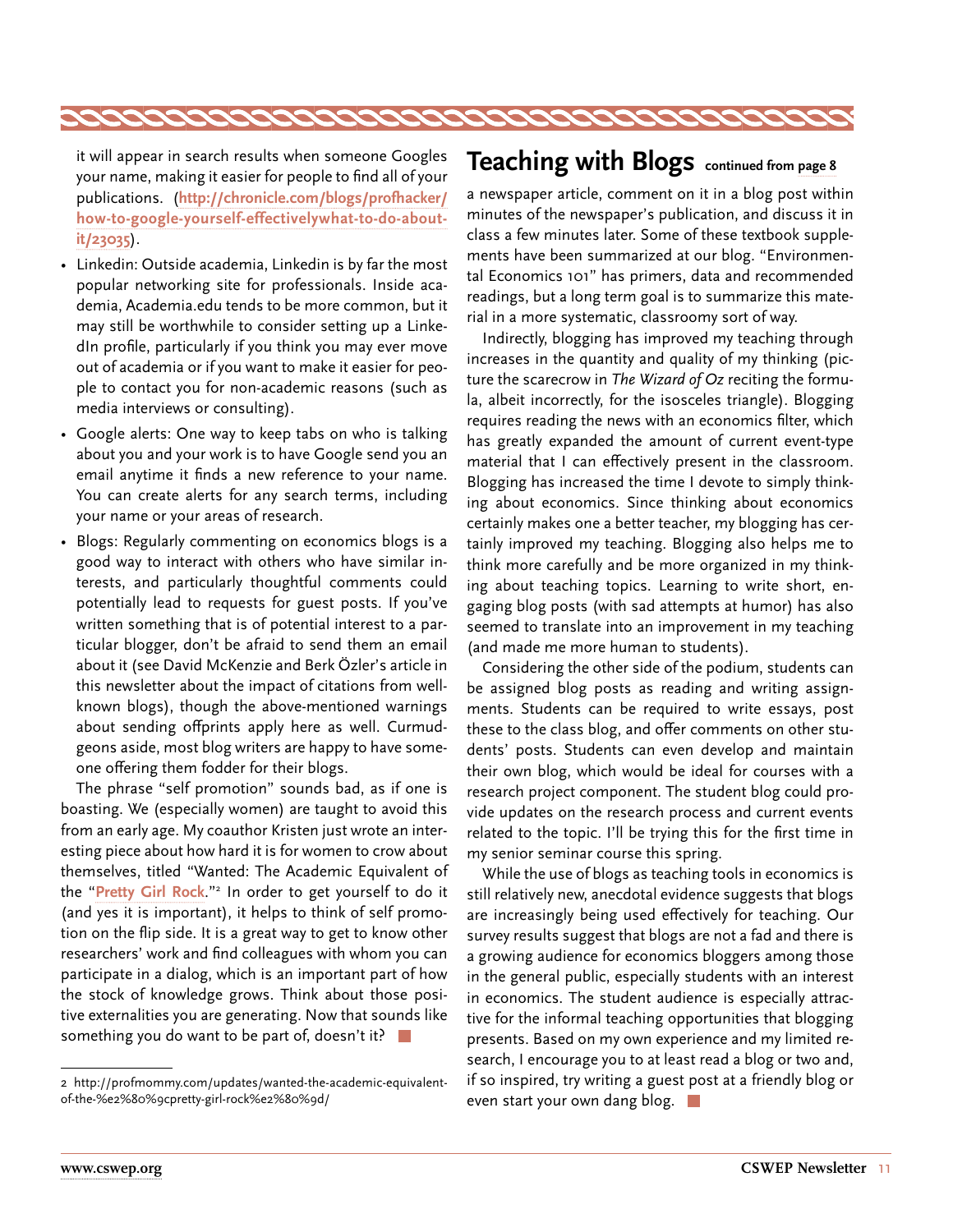## <span id="page-11-0"></span>**2011 Report continued from [page 1](#page-0-0)**

| Table 1: The Percentage of Economists in the Pipeline Who Are Female, 1997–2011 |  |
|---------------------------------------------------------------------------------|--|
|---------------------------------------------------------------------------------|--|

|                 | 1997  | 1998  | 1999  | 2000  | 2001  | 2002  | 2003  | 2004  | 2005  | 2006  | 2007  | 2008  | 2009  | 2010  | 2011  |
|-----------------|-------|-------|-------|-------|-------|-------|-------|-------|-------|-------|-------|-------|-------|-------|-------|
|                 |       |       |       |       |       |       |       |       |       |       |       |       |       |       |       |
| 1st yr students | 31.3% | 32.2% | 35.6% | 38.8% | 31.9% | 33.9% | 34.0% | 33.9% | 31.9% | 31.0% | 32.7% | 35.0% | 33.5% | 32.1% | 32.4% |
| <b>ABD</b>      | 26.8% | 28.2% | 33.0% | 32.3% | 30.2% | 30.6% | 32.7% | 33.1% | 33.9% | 33.6% | 32.7% | 33.7% | 33.5% | 34.2% | 34.3% |
| New Ph.D.       | 25.0% | 29.9% | 34.2% | 28.0% | 29.4% | 27.2% | 29.8% | 27.9% | 31.1% | 32.7% | 34.5% | 34.8% | 32.9% | 33.3% | 34.7% |
| Asst Prof (U)   | 26.0% | 25.9% | 27.8% | 21.4% | 22.5% | 23.2% | 26.1% | 26.3% | 29.4% | 28.6% | 27.5% | 28.8% | 28.4% | 27.8% | 28.7% |
| Assoc Prof (U)  | 11.1% | 15.9% | 27.3% | 17.2% | 10.0% | 17.2% | 24.0% | 11.6% | 31.2% | 24.6% | 20.0% | 29.2% | 25.0% | 34.1% | 30.8% |
| Assoc Prof (T)  | 13.4% | 14.0% | 15.1% | 16.2% | 15.3% | 17.0% | 19.9% | 21.2% | 19.2% | 24.1% | 21.0% | 21.5% | 21.8% | 21.8% | 21.9% |
| Full Prof (T)   | 6.5%  | 6.1%  | 6.5%  | 7.4%  | 5.8%  | 8.9%  | 9.4%  | 8.4%  | 7.7%  | 8.3%  | 7.9%  | 8.8%  | 9.7%  | 10.7% | 12.8% |
| N departments   | 120   | 118   | 120   | 120   | 120   | 120   | 128   | 122   | 122   | 124   | 124   | 123   | 119   | 121   | 122   |

Notes: U refers to untenured and T refers to tenured. ABD indicates students who have completed "all but dissertation."

\* The response numbers listed are for the academic rank questions. In 2009, the academic rank information for two schools was collected from the web. In 2010, the academic rank information for three schools was collected from the web.

departments offering an undergraduate and Masters only economics degree.

All Ph.D. granting departments answered the faculty questions on the survey. Eight departments answered only these same questions. A new question was added to the Ph.D. granting department survey two years ago about the number and the gender of undergraduate Senior economics majors. This question has been included in the liberal arts survey since its inception in 2003. 78.7 percent of all Ph.D. granting departments answered this question in Fall 2011. The 68.7 percent response rate (103 departments) for our liberal arts programs survey is again an increase from the previous year's response rate.

Figure 1 and Table 1 summarize the historical trends in women's representation in Ph.D. granting departments over the past decade and Table 3 shows faculty and student data. Figure I and Table I have a "pipeline" label as they show the progression of women through the ranks from newly minted Ph.D.s to tenured Full Professors. The fraction of first-year Ph.D. students, ABDs, and newly completed Ph.D.s in all Ph.D. granting departments who are women is about one-third, as it has been since 2006. The ABD fraction essentially was constant between the academic year ending in 2010 and in 2011, rising slightly from 34.2 to 34.3 percent. Assuming about five years to complete a doctorate in economics, this suggests that on average the pipeline is not very leaky at least through completion of the doctorate. However, the figures for women at top 10 or 20 Ph.D. granting departments are less encouraging.<sup>1</sup> The fraction of first-year Ph.D. and ABD students and the fraction of new Ph.D.s who are women at top 20 Ph.D. granting departments are about five percentage points lower than the corresponding figure for all Ph.D. granting departments.

The total number of Ph.D.s granted continued to decrease from its previous high in the 2007–8 academic year. Between the 2007–8 and the 2010–11 academic year, the number of Ph.D.s granted decreased by 17.0 percent. A significantly larger decrease occurred for top 10 departments, 35.1 percent, while the number of Ph.D.s awarded at top 11–20 departments actually increased by 18.8 percent. Across all Ph.D. granting departments, the decline was almost identical for women and men, but among top 10 departments the decline was substantially greater for women than for men, 49.2 percent for women compared to 29.0 percent for men. However, the increase in Ph.D.s awarded at top 11–20 departments was substantially greater for women than men (31.8 percent versus 15.2 percent). On net, the changes at top 10 versus top 11–20 departments were not entirely offsetting as the percent of Ph.D.s awarded to women at top 20 departments declined by 15.9 percent, with the decline for men at 9.7 percent. Approximately one-third of all Ph.D.s were granted by top 20 departments during the 2010–11 academic year.

<sup>1</sup> Note that there are 21 schools listed in the top 20 as of this survey as the 2010 year *U.S. News and World Report* indicated that there were a couple of ties in the rankings. Rankings are taken from *US News and World Report* 

<sup>2010</sup> Edition. The top 11 (11) departments in rank order are Harvard University, Massachusetts Institute of Technology; Princeton University; University of Chicago; Stanford University; University of California-Berkeley; Yale University; Northwestern University; University of Pennsylvania; Columbia University; and University of Minnesota. The next ten top departments in order are New York University; University of Michigan; California Institute of Technology; University of California-Los Angeles; University of California–San Diego; University of Wisconsin; Cornell University; Brown University; Carnegie Mellon University; and Duke University.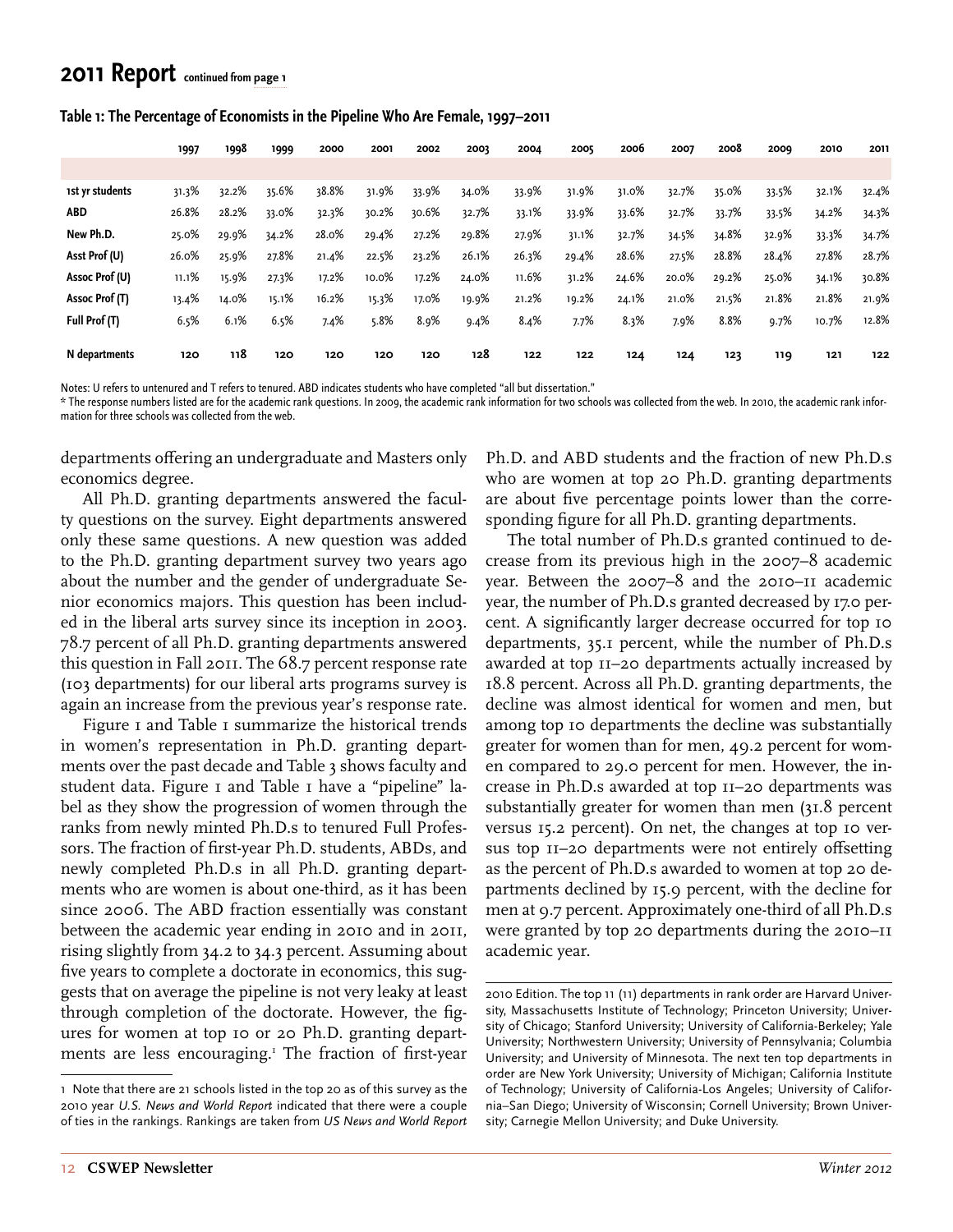As Figure I makes clear, the fraction of women decline from all doctoral students categories through the untenured Assistant, tenured Associate, and Full Professor faculty ranks, with each drop six to nine percentage points.

The female shares of untenured Assistant Professors and tenured Associate Professors are essentially constant between Fall 2010 and Fall 2011 at close to 28 percent and 22 percent, respectively. The female share of tenured Full Professors up-ticked to 12.8 percent, a new all-time high for this survey for the third year in a row. Between Fall 2007 and Fall 2011 the Full Professor share has increased by 50 percent. In data collected in the 1997 the rule of one-half applied almost exactly: The percent of faculty who were untenured Assistant Professors was 26.0 percent, while that for tenured Associate Professors was 13.4 percent and for Full Professors 6.5 percent. The corresponding 2011 figures are 28.7 percent, 21.9 percent, and 12.8 percent. Although hierarchical segregation still exists, it has notably decreased.

Survey information for top 10 and top 20 departments are presented in Tables 2 and 3 for 2008-2011. For several years, detailed information on these departments was not presented as, by request, these figures were being cross-checked. Tables 2 and 3 show female percents and female counts by category. Table 2 shows this data for faculty and student status, while Table 3 shows Ph.D. job market data. The trends and level for Assistant Professors are fairly similar for top 10 and top 20 departments; both show generally declining female shares. The academic rank information for Associate Professors and Full Professors indicates differences between the top 10 and the top 11–20 departments. The top 20 Associate Professors percents are higher than those for the top 10 and show and increasing trend, while the trend for

the top 10 is generally declining. The top 20 Full Professor percent rose by 4.5 percentage points, while that for the top 10 fell by 0.6 percentage point. The counts are shown to reveal how few women there are in these departments, but also as a reminder that additions of a couple of female faculty in these departments could make a significant difference in the percents. About one-third of all non-tenure track faculty are female at Ph.D. granting departments, but that share is considerably lower in top

10 and top 20 departments. Computations based on figures in Tables 4 and 5 show that the share of students obtaining an academic position in academic year 2010–11 (56.3 percent for females and 58.1 percent for males) declined by about four percentage points from that for the previous academic year. Females from top 10 departments were more likely than their male counterparts to obtain an academic position, at a Ph.D. granting department or a liberal arts department. Females from other than a top 20 department were more likely than their male counterparts to obtain a private sector position and less likely to obtain a position abroad. In academic year 2010–11, top 20 departments awarded 28.0 percent of all Ph.D.s awarded to females. This share is ten percentage points lower than the corresponding share for men at 38.3 percent. While the pipeline is not leaky through completion of the Ph.D., this suggests that there will continue to be proportionately fewer female (than male) role-models and mentors in Ph.D. granting departments in the future even given the

The CSWEP survey also includes information on non-tenure track faculty. As seen in Table 5, this category is disproportionately female as of Fall 2011. Among all Ph.D. granting economics departments in the United

higher academic placement rate for females from top 10

departments.

**Figure 1: Percentage of Economists in the Pipeline Who Are Female, Fall 2000–Fall 2011, All Ph.D. Granting Departments**





**Figure 2: Percentage of Economists in the Pipeline Who Are Female,** 

**Fall 2003–Fall 2011, Liberal Arts Departments**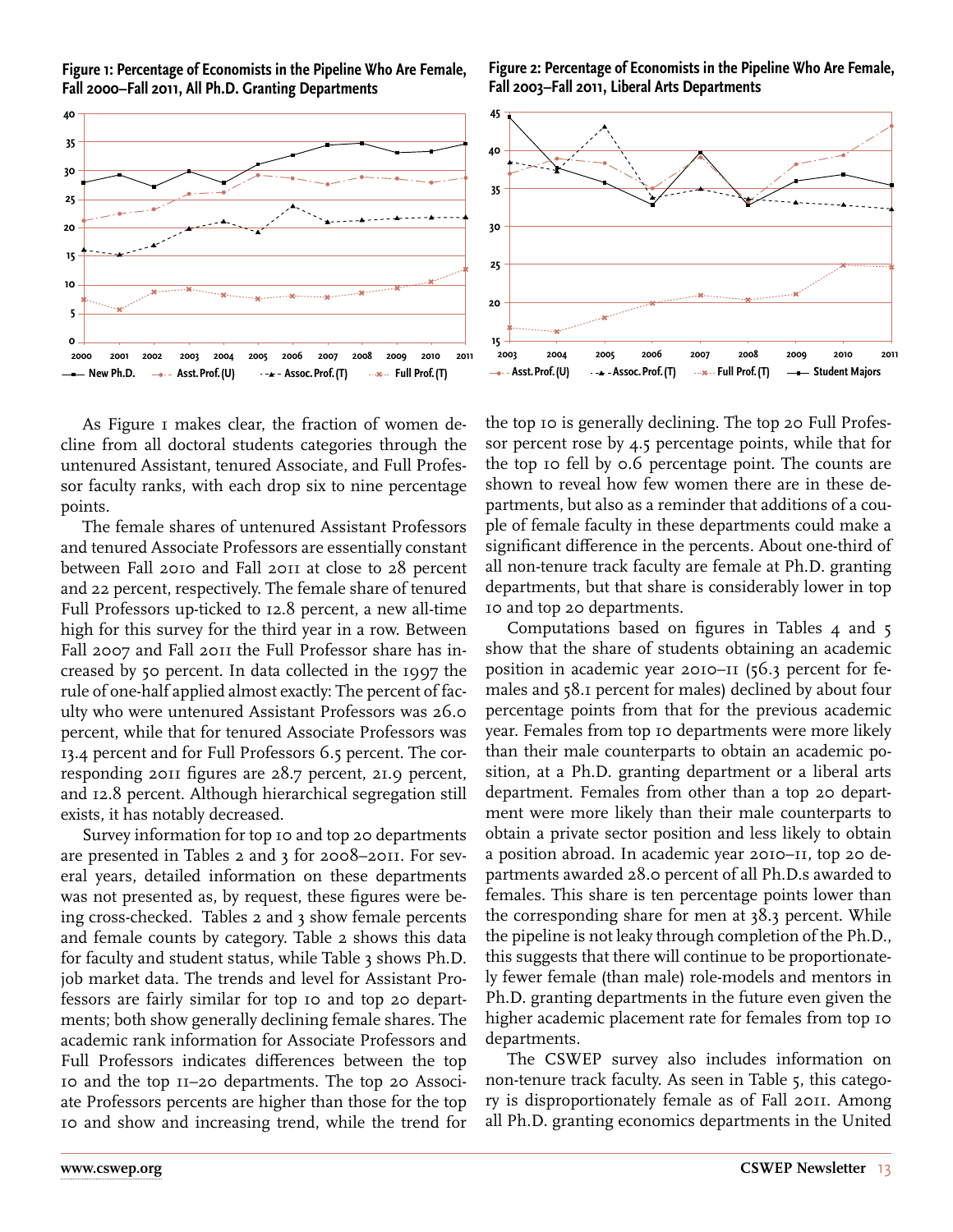#### **Table 2: Top 10 and Top 20 Economists in the Pipeline Who Are Female: Faculty and Student Status**

|                                                      |               |                | Top 10   |              |               |          | Top 20   |          |
|------------------------------------------------------|---------------|----------------|----------|--------------|---------------|----------|----------|----------|
| <b>Ph.D. Granting Departments</b>                    | 2008          | 2009           | 2010     | 2011         | 2008          | 2009     | 2010     | 2011     |
| <b>Faculty Composition (Fall of year listed)</b>     |               |                |          |              |               |          |          |          |
| <b>Assistant Professor</b>                           |               |                |          |              |               |          |          |          |
| Percent                                              | 28.4%         | 25.8%          | 24.1%    | 21.7%        | 26.6%         | 24.1%    | 21.9%    | 22.3%    |
| Number                                               | 29            | 25             | 21       | 15           | 55            | 47       | 48       | 44       |
| <b>Associate Professor</b>                           |               |                |          |              |               |          |          |          |
| Percent                                              | 19.4%         | 20.0%          | 16.7%    | 17.4%        | 20.0%         | 21.1%    | 23.7%    | 26.6%    |
| Number                                               | 6             | $\overline{7}$ | 5        | 4            | 14            | 15       | 22       | 25       |
| <b>Full Professor</b>                                |               |                |          |              |               |          |          |          |
| Percent                                              | 8.0%          | 7.7%           | 9.9%     | 9.3%         | 9.1%          | 8.4%     | 9.2%     | 13.7%    |
| Number                                               | 22            | 21             | 25       | 15           | 42            | 38       | 46       | 56       |
| All Tenured/Tenure Track                             |               |                |          |              |               |          |          |          |
| Percent                                              | 13.9%         | 13.1%          | 13.8%    | 13.4%        | 15.0%         | 13.9%    | 14.3%    | 17.8%    |
| Number                                               | 57            | 53             | 51       | 34           | 111           | 100      | 116      | 125      |
| Other (Non-tenure Track)                             |               |                |          |              |               |          |          |          |
| Percent                                              | 32.7%         | 38.6%          | 34.8%    | 21.0%        | 26.8%         | 34.3%    | 34.5%    | 28.5%    |
| Number                                               | 17            | 22             | 16       | 26           | 38            | 34       | 39       | 49       |
| <b>All Faculty</b>                                   |               |                |          |              |               |          |          |          |
| Percent                                              | 16.1%         | 16.2%          | 16.1%    | 15.9%        | 16.9%         | 16.4%    | 16.7%    | 19.9%    |
| Number                                               | 74            | 75             | 67       | 60           | 149           | 134      | 155      | 174      |
| <b>Ph.D. Students</b>                                |               |                |          |              |               |          |          |          |
| First Year (Fall of year listed)                     |               |                |          |              |               |          |          |          |
| Percent                                              | 25.6%         | 26.9%          | 24.7%    | 27.7%        | 28.3%         | 27.0%    | 25.1%    | 27.6%    |
| Number                                               | 61            | 67             | 56       | 49           | 125           | 120      | 122      | 124      |
| ABD (Fall of year listed)                            |               |                |          |              |               |          |          |          |
| Percent                                              | 24.4%         | 28.7%          | 25.0%    | 25.1%        | 27.4%         | 28.7%    | 27.0%    | 29.5%    |
| Number                                               | 186           | 213            | 193      | 153          | 349           | 390      | 395      | 420      |
| Ph.D. Granted (AY ending in year listed)             |               |                |          |              |               |          |          |          |
| Percent                                              | 30.3%         | 23.7%          | 24.2%    | 23.7%        | 29.4%         | 27.0%    | 28.1%    | 28.0%    |
| Number                                               | 63            | 50             | 40       | 32           | 107           | 98       | 92       | 90       |
| Undergraduate Senior Majors (AY ending in yr listed) |               |                |          |              |               |          |          |          |
| Percent                                              | not available | 38.0%          | 38.4%    | 37.9%        | not available | 34.2%    | 34.6%    | 36.6%    |
| Number                                               | not available | 902            | 681      | 888          | not available | 1500     | 1931     | 2422     |
| <b>Response Statistic</b>                            | 10 of 10      | 10 of 10       | 11 of 11 | $11$ of $11$ | 20 of 20      | 20 of 20 | 21 of 21 | 21 of 21 |

Note: ABD indicates students who have completed "all but dissertation."

States, the female share of non-tenure track faculty is almost double that for the female share of all tenured/tenure track faculty (34.1 percent versus 19.0 percent). The female share of non-tenured faculty in top 10 and top 20 departments is much closer to that for tenured/tenure track faculty, but the shares are still much higher (21.0 percent versus 15.9 percent for top 10 and 28.5 percent versus 19.9 percent for top 20). Table 6 shows that the percentages for liberal arts departments are much closer at 38.5 percent vs. 31.7 percent.

This is the third year Ph.D. granting departments were queried about the number of male versus female undergraduate Senior economics majors. As shown in Tables 2 and 6, the female share of undergraduate Senior majors is comparable for top 10, top 20, and liberal arts departments at 37.9 percent, 36.6 percent and 35.3 percent, respectively. However, the percent for all Ph.D. granting departments shown in Table 5 is significantly lower at 30.7 percent. (The item response rates for all Ph.D. granting departments, top 10 departments, top 11-20 departments, and all surveyed liberal arts school departments are 78.7 percent, 81.8 percent, 80.0 percent, and 94.2 percent, respectively.)

Figure 2 and Table 6 present data on the status of women in economics departments located in liberal arts institutions over the past nine years. As shown in Figure 2 and Table 6 female faculty are better represented at liberal arts institutions than at Ph.D. granting institutions. The percents for female untenured Assistant Professors and tenured Associate and Full Professors are at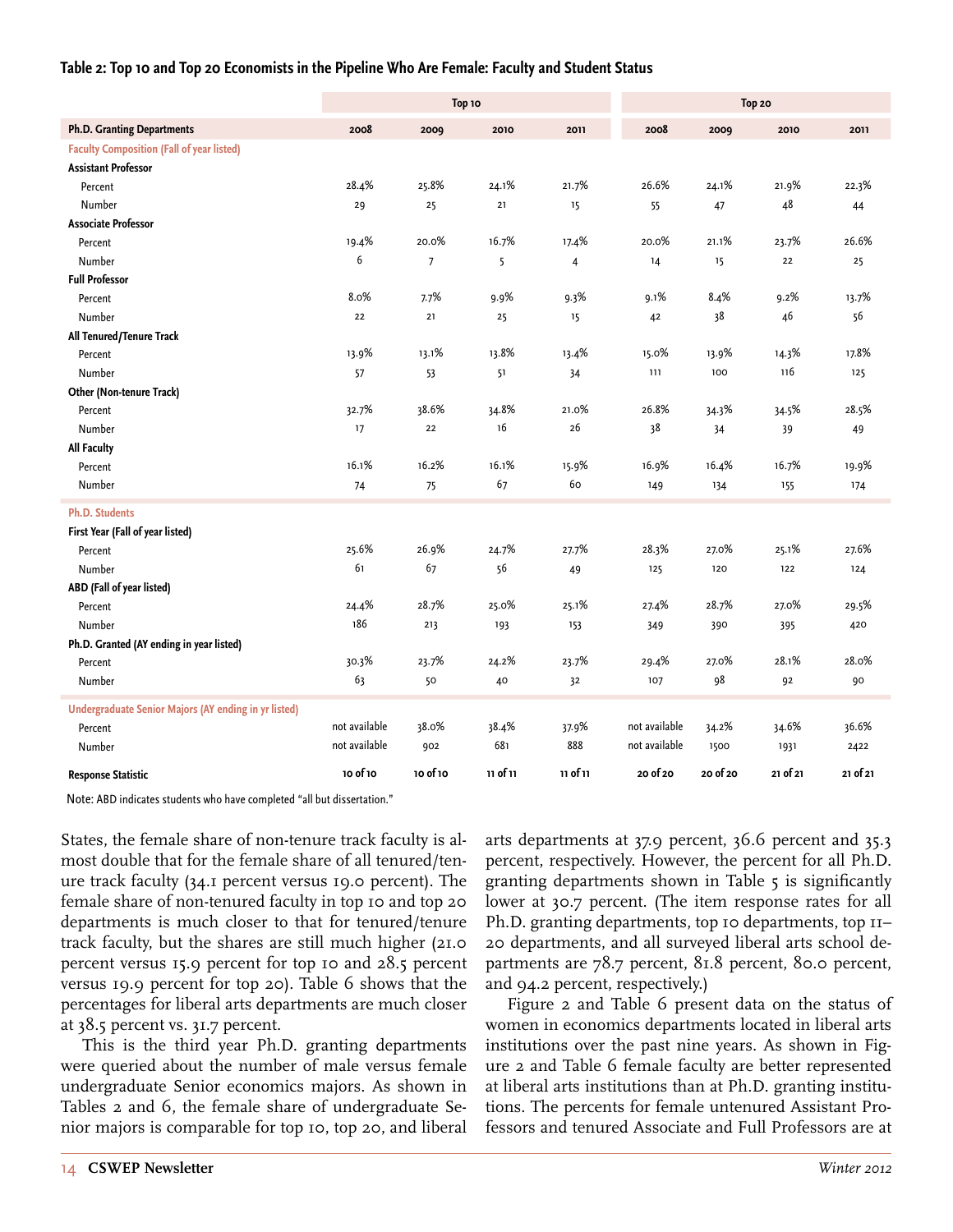#### **Table 3: Top 10 and Top 20 Ph.D. Students in the Job Market Who Are Female, Academic Year Ending in Year Listed**

|                                     |                     | Top 10              |                     |                         |              |              | Top <sub>20</sub> |              |
|-------------------------------------|---------------------|---------------------|---------------------|-------------------------|--------------|--------------|-------------------|--------------|
| <b>Ph.D. Granting Departments</b>   | 2008                | 2009                | 2010                | 2011                    | 2008         | 2009         | 2010              | 2011         |
| <b>U.S. Based Job Obtained</b>      |                     |                     |                     |                         |              |              |                   |              |
| <b>Percent</b>                      | 30.6%               | 17.3%               | 27.0%               | 24.7%                   | 45.2%        | 32.2%        | 44.5%             | 30.6%        |
| <b>Number</b>                       | 44                  | 24                  | 27                  | 22                      | 71           | 47           | 61                | 63           |
| Academic, Ph.D. Granting Department |                     |                     |                     |                         |              |              |                   |              |
| Percent                             | 28.4%               | 13.4%               | 30.6%               | 26.3%                   | 27.1%        | 16.1%        | 34.5%             | 31.2%        |
| Number                              | 23                  | 11                  | 19                  | $10$                    | 32           | 19           | 40                | 29           |
| <b>Academic Other</b>               |                     |                     |                     |                         |              |              |                   |              |
| Percent                             | 40.0%               | 0.0%                | 33.3%               | 60.0%                   | 22.7%        | 17.1%        | 21.4%             | 53.3%        |
| Number                              | $\overline{2}$      | $\mathsf{o}$        | $\overline{2}$      | $\mathbf{3}$            | 5            | 6            | 6                 | 8            |
| <b>Public Sector</b>                |                     |                     |                     |                         |              |              |                   |              |
| Percent                             | 30.0%               | 32.4%               | 21.1%               | 15.4%                   | 36.8%        | 28.9%        | 28.6%             | 23.9%        |
| Number                              | 12                  | 11                  | 4                   | $\overline{4}$          | 21           | 13           | 8                 | 11           |
| <b>Foreign Based Job Obtained</b>   |                     |                     |                     |                         |              |              |                   |              |
| <b>Percent</b>                      | 25.5%               | 18.5%               | 21.8%               | 26.5%                   | 22.6%        | 27.1%        | 26.7%             | 26.5%        |
| <b>Number</b>                       | 13                  | 10                  | $12$                | 9                       | 21           | 29           | 31                | 27           |
| Academic                            |                     |                     |                     |                         |              |              |                   |              |
| Percent                             | 21.9%               | 15.9%               | 26.1%               | 26.1%                   | 19.7%        | 25.0%        | 27.2%             | 25.4%        |
| Number                              | $\overline{7}$      | $\overline{7}$      | 12                  | 6                       | 12           | 21           | 25                | 18           |
| Nonacademic                         |                     |                     |                     |                         |              |              |                   |              |
| Percent                             | 31.6%               | 30.0%               | 0.0%                | 27.3%                   | 28.1%        | 34.8%        | 25.0%             | 29.0%        |
| Number                              | 6                   | $\overline{3}$      | $\mathsf{o}\xspace$ | $\overline{\mathbf{3}}$ | 9            | 8            | 6                 | 9            |
| <b>No Job Obtained</b>              |                     |                     |                     |                         |              |              |                   |              |
| Percent                             | 0.0%                | 0.0%                | 0.0%                | 0.0%                    | 20.0%        | 16.7%        | 25.0%             | 20.0%        |
| Number                              | $\mathsf{o}\xspace$ | $\mathsf{o}\xspace$ | $\mathsf{o}\xspace$ | $\mathsf{o}\xspace$     | $\mathbf{1}$ | $\mathbf{1}$ | $\mathbf{1}$      | $\mathbf{I}$ |
| <b>Total On the Job Market</b>      |                     |                     |                     |                         |              |              |                   |              |
| Percent                             | 28.6%               | 17.4%               | 25.0%               | 24.6%                   | 29.5%        | 23.5%        | 30.6%             | 29.1%        |
| Number                              | 57                  | 34                  | 39                  | 31                      | 93           | 77           | 93                | 91           |
| <b>Response Statistic</b>           | 10 of 10            | 10 of 10            | $11$ of $11$        | $11$ of $11$            | 20 of 20     | 20 of 20     | 21 of 21          | 21 of 21     |

least 10 percentage points above that for Ph.D. granting departments. Also, the pipeline is much less leaky as the share of female economics majors, Assistant Professors, and tenured Associate Professors historically have been very similar, although there are greater differences for Fall 2011 than in the past. In our 2011 survey of liberal arts institutions (plus less than ten departments that only granted bachelor or MA economics degrees), women were 43.1 percent of untenured Assistant Professors, 32.2 percent of tenured Associate Professors, and 24.6 percent of tenured Full Professors. The fraction of Senior undergraduate majors who were women at these institutions was relatively constant over the last three academic years, with the percentage for the 2010–11 academic year at 35.3%.

### **The Committee's Recent Activities**

#### **On-going Activities**

One of CSWEP's major activities is the production of our thrice-yearly newsletter. The titles for special topics

covered this past year in the newsletter were "What's Your Research Agenda?" "How to Get Published in an Economics Journal," and "Inspiring Women in Policy." In addition to reporting on the annual survey of departments, the Winter newsletter, co-edited by Rohini Pande, included articles on defining your research agenda, including finding the right questions, choices affecting your job market prospects, allowing for breadth and depth, and choosing topics that inspire you. Susan Averett co-edited the Spring Newsletter that included articles by journal editors on how to get your papers published and two articles with tips on how to respond to reviewers. Marianne Ferber and Joan Haworth were also honored in this newsletter. The Fall newsletter was co-edited by Linda Goldberg and highlighted the attractiveness of non-academic careers. This newsletter also featured interviews with the 2010 Carolyn Shaw Bell winner Elizabeth Hoffman and the 2010 Elaine Bennett research prize winner Erica Field. These newsletters would not be possible without the tireless efforts of Madeline Zavodny.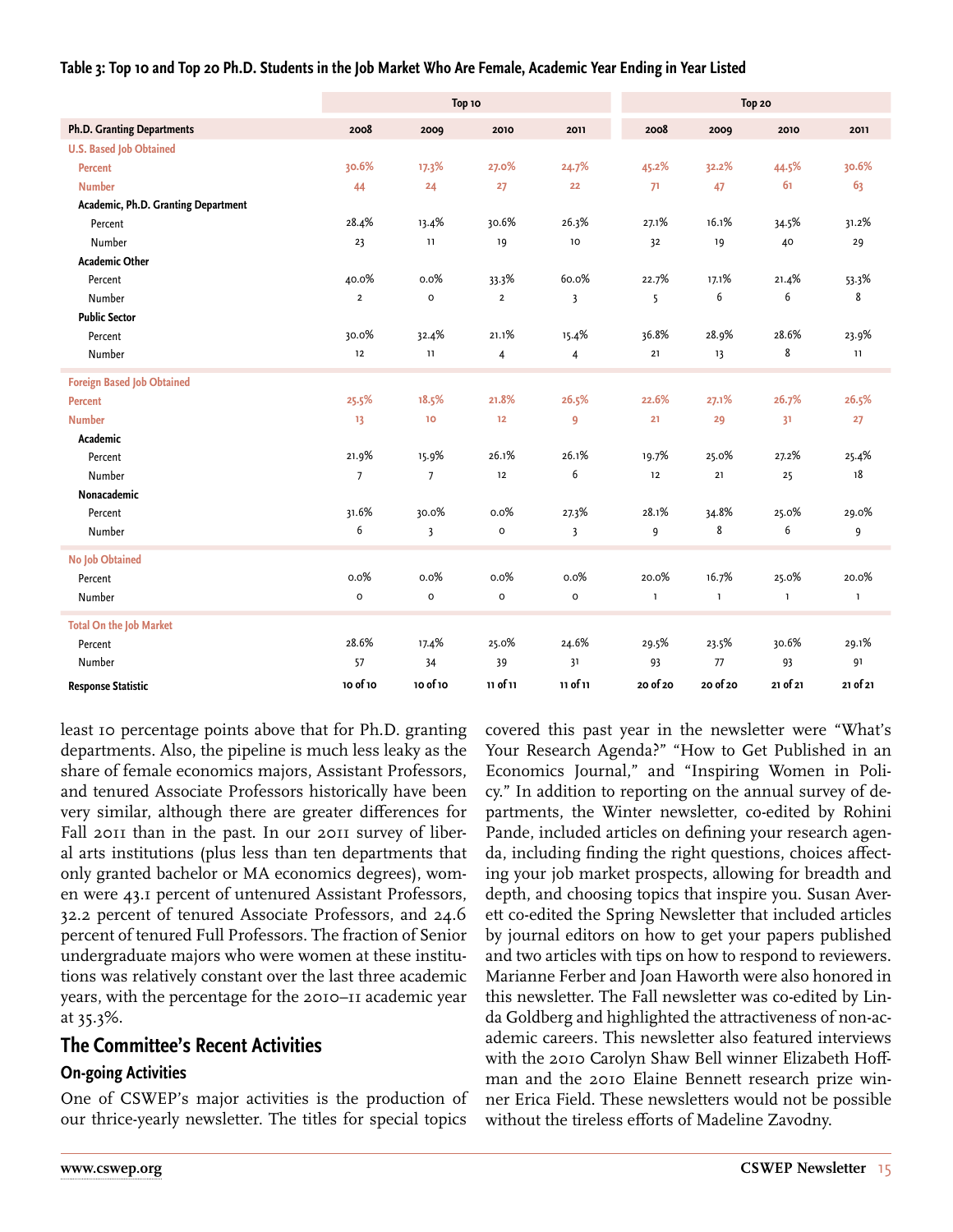| Table 4: Job Market Employment Share                         | Top 10 |         | Top 11-20 |       | <b>All Others</b> |       |  |
|--------------------------------------------------------------|--------|---------|-----------|-------|-------------------|-------|--|
| by Gender Academic Year 2010-11*                             | Women  | Men     | Women     | Men   | Women             | Men   |  |
| U.S. based job<br>(Share of all individuals by gender)       | 71.0%  | 70.5%   | 68.3%     | 59.8% | 71.8%             | 61.0% |  |
| Academic, Ph.D.-granting department                          | 45.5%  | 41.8%   | 46.3%     | 47.4% | 30.1%             | 34.8% |  |
| Academic, Other                                              | 13.6%  | $3.0\%$ | 12.2%     | 6.6%  | 28.9%             | 32.2% |  |
| <b>Public Sector</b>                                         | 22.7%  | 22.4%   | 24.4%     | 28.9% | 15.6%             | 15.7% |  |
| <b>Private Sector</b>                                        | 18.2%  | 32.8%   | 17.1%     | 17.1% | 25.4%             | 17.4% |  |
| Foreign job obtained<br>(Share of all individuals by gender) | 29.0%  | 26.3%   | 30.0%     | 39.4% | 19.1%             | 29.7% |  |
| Academic                                                     | 66.7%  | 68.0%   | 66.7%     | 72.0% | 65.2%             | 62.5% |  |
| Nonacademic                                                  | 33.3%  | 32.0%   | 33.3%     | 28.0% | 34.8%             | 37.5% |  |
| No job found<br>(Share of all individuals by gender)         | 0.0%   | 3.2%    | 1.7%      | 0.8%  | 9.1%              | 9.3%  |  |
| <b>Number of individuals</b>                                 | 31     | 95      | 60        | 127   | 241               | 377   |  |

\*Shares by detailed type of job, e.g., academic, public or private sector, sum to 100, except for rounding.

#### **Table 5: Percentage Female for Ph.D. Granting Economics Departments**

|                                          |       |       | Percentage |
|------------------------------------------|-------|-------|------------|
|                                          | Women | Men   | Female     |
| Faculty Composition (Fall 2011)          |       |       |            |
| <b>Assistant Professor</b>               | 210   | 509   | 29.2%      |
| Untenured                                | 197   | 490   | 28.7%      |
| Tenured                                  | 13    | 19    | 40.6%      |
| <b>Associate Professor</b>               | 132   | 455   | 22.5%      |
| Untenured                                | 12    | 27    | 30.8%      |
| Tenured                                  | 120   | 428   | 21.9%      |
| <b>Full Professor</b>                    | 192   | 1309  | 12.8%      |
| Untenured                                | 4     | 5     | 44.4%      |
| Tenured                                  | 188   | 1304  | 12.6%      |
| All tenured/tenure track                 | 534   | 2273  | 19.0%      |
| Other (non-tenure track)                 | 172   | 333   | 34.1%      |
| <b>All Faculty</b>                       | 706   | 2606  | 21.3%      |
|                                          |       |       |            |
| <b>Students and Job Market</b>           |       |       |            |
| <b>Students</b>                          |       |       |            |
| Undergraduate senior majors (2010-11 AY) | 6644  | 14978 | 30.7%      |
| First-year Ph.D. students (Fall 2011)    | 499   | 1042  | 32.4%      |
| ABD students (Fall 2011)                 | 1242  | 2380  | 34.3%      |
| Ph.D. granted (2010-2011 Academic Year)  | 322   | 605   | 34.7%      |
| Job Market (2010-2011 Academic Year)     |       |       |            |
| U.S. based job                           | 236   | 373   | 38.8%      |
| Academic, Ph.D. granting department      | 81    | 144   | 36.0%      |
| Academic, Other                          | 58    | 81    | 41.7%      |
| <b>Public sector</b>                     | 42    | 73    | 36.5%      |
| Private sector                           | 55    | 75    | 42.3%      |
| Foreign job obtained                     | 73    | 187   | 28.1%      |
| Academic                                 | 48    | 123   | 28.1%      |
| Nonacademic                              | 25    | 64    | 28.1%      |
| No job found                             | 23    | 39    | 37.1%      |
| Number on job market                     | 332   | 599   | 35.7%      |

Note: ABD indicates students who have completed "all but dissertation."

Data on faculty was obtained for all 122 institutions. 96 (78.7 percent) of these institutions answered the undergraduate senior majors question.

As part of its ongoing efforts to increase the participation of women on the AEA program, CSWEP organized six sessions for the January 2012 ASSA meetings in Chicago. Linda Goldberg and Rohini Pande co-organized three sessions on health or international/developmentrelated topics. Susan Averett and Ron Oaxaca organized three gender related sessions.

CSWEP's business meeting at the American Economic Association Annual Meeting in Chicago in January of 2012 was again a luncheon event. At the business meeting Barbara Fraumeni presented results on the annual department survey and summarized CSWEP activities over the past year. During this meeting, the 2011 Carolyn Shaw Bell Award was presented to Sharon Oster. The Carolyn Shaw Bell award is given annually to a woman who has furthered the status of women in the economics profession through her example, achievements, contributions to increasing our understanding of how women can advance through the economics profession, and mentoring of other women. The Chair would like to thank Susan Averett, Elizabeth Hoffman, and Rohini Pande for all their work on this award committee.

 We conducted a regional mentoring workshop in conjunction with the November 2011 Southern Economic Association meetings in Washington, DC and a national mentoring workshop in conjunction with the 2012 AEA/ ASSA meetings in Chicago. In addition, we continued the Summer Fellows initiative in 2011. This program is co-sponsored by CSMGEP. The purpose of this program is to increase the participation and advancement of women and underrepresented minorities in economics. The fellowship allows the fellow to spend a summer in residence at a sponsoring research institution such as a Federal Reserve Bank, other public agencies, and think-tanks. Competition for a Summer Fellowship was substantial as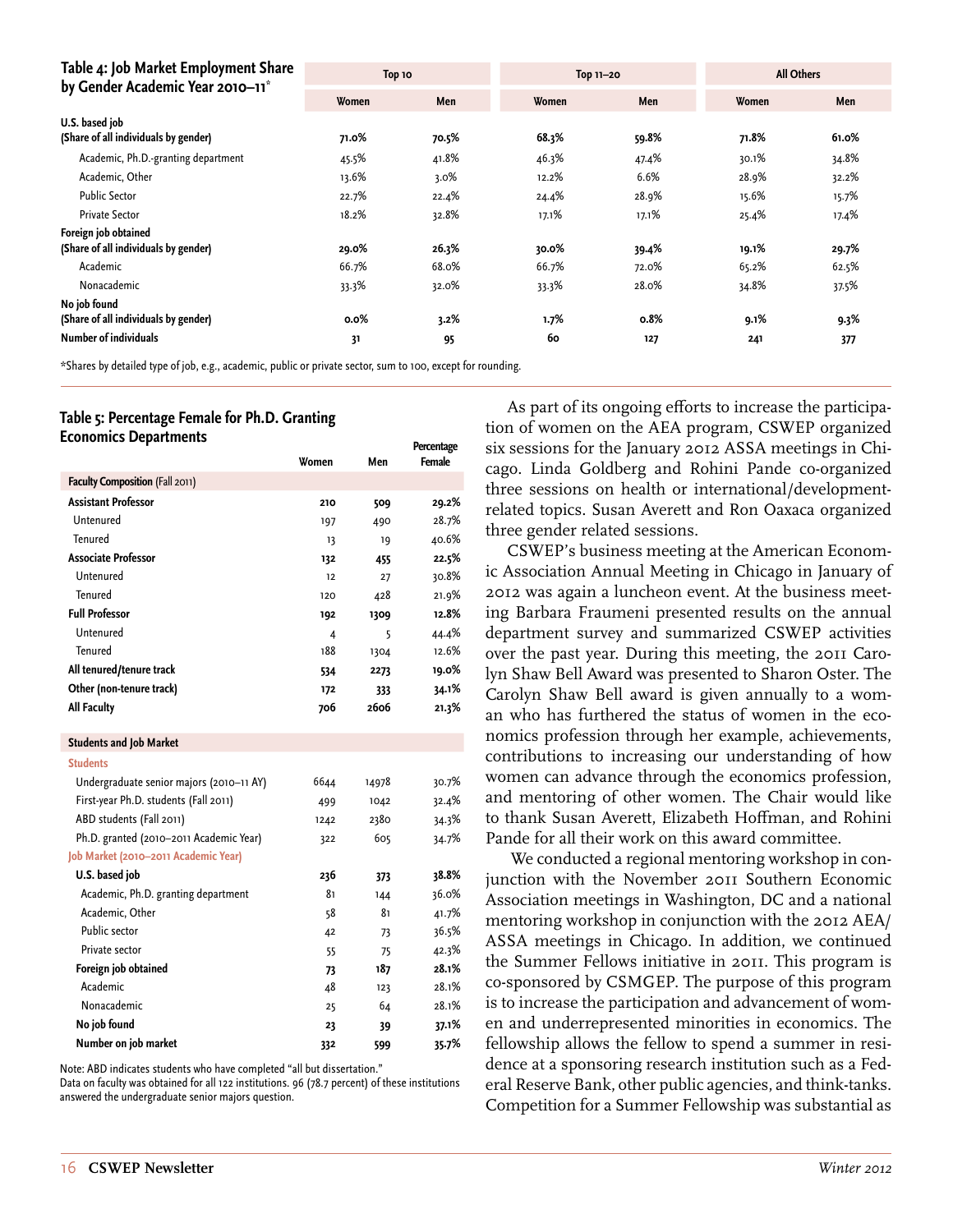| Table 6: Percentage Female for Economics Departments in |  |
|---------------------------------------------------------|--|
| Liberal Arts Institutions, Fall 2010                    |  |

| <b>Faculty Composition</b>                    | Women   | Men   | Percentage<br>Female |
|-----------------------------------------------|---------|-------|----------------------|
| <b>Assistant Professor</b>                    | 118     | 158   | 42.8%                |
| Untenured                                     | 115     | 152   | 43.1%                |
| Tenured                                       | 3       | 6     | 33.3%                |
| <b>Associate Professor</b>                    | 84      | 178   | 32.1%                |
| Untenured                                     | 5       | 12    | 29.4%                |
| Tenured                                       | 79      | 166   | 32.2%                |
| <b>Full Professor</b>                         | 105     | 325   | 24.4%                |
| Untenured                                     | $\circ$ | 4     | $0.0\%$              |
| Tenured                                       | 105     | 321   | 24.6%                |
| All tenured/tenure track                      | 307     | 661   | 31.7%                |
| Other (non-tenure track)                      | 80      | 128   | 38.5%                |
| All faculty                                   | 387     | 789   | 32.9%                |
| Student Information (2009-2010 Academic Year) |         |       |                      |
| <b>Student Majors</b>                         | 1,718   | 3,145 | 35.3%                |
| <b>Completed Masters</b>                      | 29      | 51    | 36.3%                |

Note: 103 (68.7%) of the surveyed departments responded to the survey. Of these departments 97 (94.2%) responded to the senior majors question.

we received 130 applicants and placed 10 applicants. For the summer of 2012 program the number of sponsoring or cooperating institutions is twenty. New overtures to reach under-represented minority candidates were initiated at the Denver ASSA/AEA meetings. Thanks to Dan Newlon, Janice Shack-Marquez, Ron Oaxaca, and Dick Startz for reviewing the large number of applications.

CSWEP's regional representatives organized sessions at each of the regional association meetings—including the Eastern, Southern, Midwest, and Western Economic Association. Our thanks go to Kaye Husbands Fealing (Midwest), Susan Averett (Eastern), Shelley White-Means (Southern), and Jennifer Imazeki (Western) for their excellent programs and efforts to help women economists in their regions maintain and increase their professional networks. CSWEP sessions are now beginning to emphasize mentoring and professional development issues. Abstracts of the papers presented at these association meetings are presented in the newsletters each year.

Recently a Washington, DC area CSWEP group was formed. We appreciate the efforts of Susan Fleck, Sabrina Pabilonia, and others in making this happen.

#### **AEA Now Fully Funding CSWEP**

Thanks to AEA for fully funding CSWEP. Now the CSWEP Chair no longer has to worry about the extent of contributions. CSWEP can still accept donations, but will not solicit them. The challenge is how to keep our list of those who wish to receive our newsletters up-to-date. Department web-sites make this easy for academics, but there is no central source of updating information for non-academics.

#### **Additional Words of Thanks**

The Chair would like to thank the membership chair, Joan Haworth and her staff, particularly Lee Fordham, for their historical essential contribution to our outreach mission. Joan has stepped down after serving as membership/donations chair for twenty years and CSWEP chair for two years. KimMarie McGoldrick has stepped down as organizer of the regional mentoring workshop, a task she has performed for eight workshops. Both of these women have given their time with enthusiasm and performed outstandingly.

The terms of five of our Committee members ended in January 2012—Debra Barbezat, Kaye Husbands Fealing, Donna Ginther, Ron Oaxaca, and Rohini Pande. Debra served as newsletter oversight editor. Kaye, as previously noted, served as the Midwwest regional CSWEP representative. Donna Ginther organized the national mentoring workshops and co-authored an article assessing their impact. Ron Oaxaca served on the Summer Fellows Committee. Rohini Pande served on the two award committees. All generously gave of their time in other ways during their Board tenure. They and the continuing Committee members have all made outstanding contributions and we are enormously grateful to them for their willingness to serve. The Chair thanks new CSWEP Board members Cecilia Conrad, Kevin Lang, Serena Ng, Petra Todd, and Anne Winkler for agreeing to serve. Most importantly, we thank Marjorie McElroy for agreeing to serve as CSWEP Chair as my term has ended. Besides those mentioned previously, other individuals who are not currently on the CSWEP Board have also helped. For the Summer Fellows Program, Dan Newlon is committee chair and Dick Startz, who pioneered the program, continues to assist. CSWEP receives both financial and staff support from the American Economic Association. We are especially grateful for all the help we receive from John Siegfried and the AEA staff—particularly Barbara Fiser and Susan Houston. The Chair also warmly thanks Deborah Arbique from the Muskie School of the University of Southern Maine, who provided extraordinary and indispensable administrative support for the Committee over the last three-and-a-half years. The Chair also thanks the Muskie School and the University of Southern Maine for hosting CSWEP over this time period and Duke University for taking over this role.

*—Barbara M. Fraumeni, Outgoing Chair*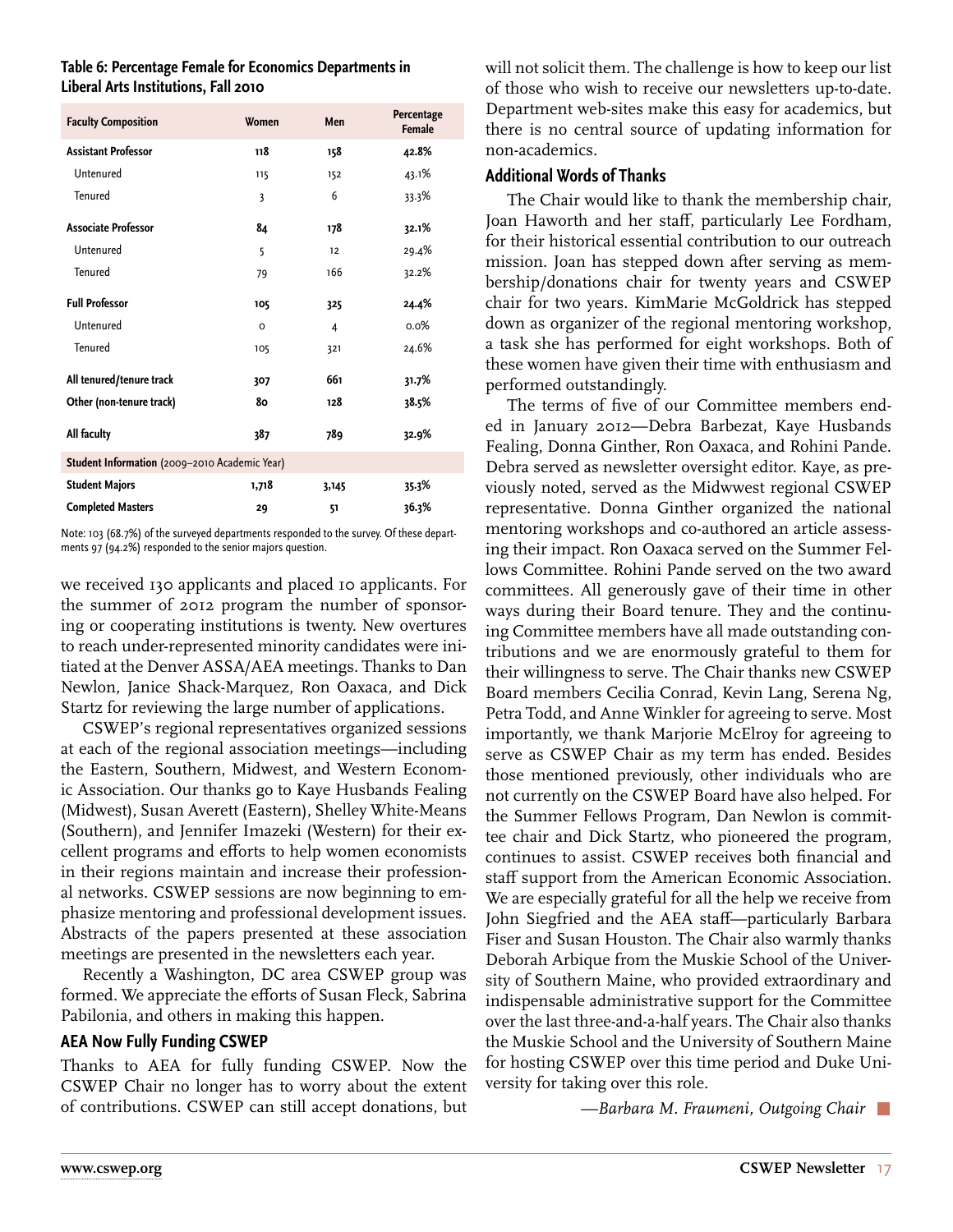# <span id="page-17-0"></span>**Carolyn Shaw Bell Award Winner**

**continued from [page 1](#page-0-0)**



the Yale School of Management Award for Excellence in Teaching in 1988, and she received this recognition a second time in 2008. Dr. Oster served as Dean of the Yale School of Management from 2008– 2011. She holds a B.A. in Economics from Hofstra University, from which

she also received an Honorary Doctorate of Letters.

Dr. Oster has written extensively on the regulation of business and competitive strategy. She is the author of *Modern Competitive Analysis* (Oxford University Press) and *Strategic Management for Nonprofit Organizations*  (Oxford University Press), among other books. She recently joined fellow economists Karl E. Case and Ray C. Fair as a co-author of the widely used introductory economics text *Principles of Economics,* currently in its 10th edition. Dr. Oster has published over 40 journal articles and book chapters. Dr. Oster also was the first winner of the Yale School of Management Award for Excellence in Teaching.

In addition to her academic responsibilities, Dr. Oster serves on a number of corporate and nonprofit boards, including Health Care REIT, Choate Rosemary Hall and Yale University Press. She has consulted widely to private, public, and nonprofit organizations.

The Spring/Summer issue of this newsletter will feature an interview with Sharon Oster conducted by Jody Sindelar.

# **Be sure to check out the 2012 Fellowships & Awards opportunities listed on our Funding Sources Web Page! [http://www.aeaweb.org/](http://www.aeaweb.org/committees/cswep/funding.php)**

**[committees/cswep/funding.php](http://www.aeaweb.org/committees/cswep/funding.php)**

# **From the Chair**

#### **continued from [page 2](#page-1-0)**

The next national mentoring workshop (CeMENT) is planned to follow onto the January 2014 ASSA/AEA Meetings in Philadelphia. Be on the lookout for announcements and application information in Summer 2013.

## **CSWEP at Regional Meetings**

In addition to national mentoring workshops, CSWEP also organizes regional mentoring workshops, focusing on junior faculty at institutions where teaching is heavily emphasized in promotion decisions. Applicants may come from any region of the US. Applicants may come from any region of the US. Look for announcements and application information in spring 2013.

Packed with CSWEP sponsored activities, the Eastern meetings are scheduled for March 9–11, the Midwest for March 31– April I, the Western for June 29-July 3, and the Southern for November 16–18, 2012. Please contact your regional representative on the Board (**[http://www.aeaweb.org/committees/](http://www.aeaweb.org/committees/cswep/board_members) [cswep/board\\_members](http://www.aeaweb.org/committees/cswep/board_members)**) if you wish to participate. We are excited to note that Susan Fleck, Sabrina Pabilonia and others recently established a Washington, DC based group of professional women in economics. Called "CSWEP in DC" and with an official connection to CSWEP in the works, the energy and talent in this group bodes well for its success.

#### **Passing the Baton**

January is bittersweet as part of our Board cycles off and successors assume their places. All of us on the CSWEP Board would like to thank the following members who, having generated and worked on many great ideas, have completed their terms: Debra Barbezat from Colby College, Donna Ginther of University of Kansas, Ron Oaxaca of University of Arizona, Rohini Pande of Harvard, and Kaye G. Husbands Fealing of the University of Minnesota. We also welcome new Board members: Kevin Lange of Boston University, Cecelia Conrad Vice President and Dean of Pomona College, Serena Ng of Columbia University, Petra Todd of University of Pennsylvania, and Anne Winkler of University of Missouri–St. Louis. Returning board members to whom we are grateful include Susan Averette of Lafayette College, Linda Goldberg of the Federal Reserve Bank of NY, Jennifer Imazeki of San Diego State University, Terra McKinnish of the University of Colorado, Shelly White-Means of the University of Tennessee, and Madeline Zadodny of Agnes Scott College. If you have an interest in serving on the Board and in CSWEP functions, please email me at **[CSWEP@](mailto:CSWEP%40econ.duke.edu?subject=) [econ.duke.edu](mailto:CSWEP%40econ.duke.edu?subject=)**.

On behalf of women in the economics profession I would like to express a debt of gratitude to outgoing Chair, Barbara Fraumeni, for her outstanding leadership over the past three years. With assistance from Deb Arbique, she did a tremendous job and passed on a CSWEP that is in ship shape. Helen Kalevas, my new assistant, and I are deeply grateful for their facilitating a smooth transition. This is my first newsletter and I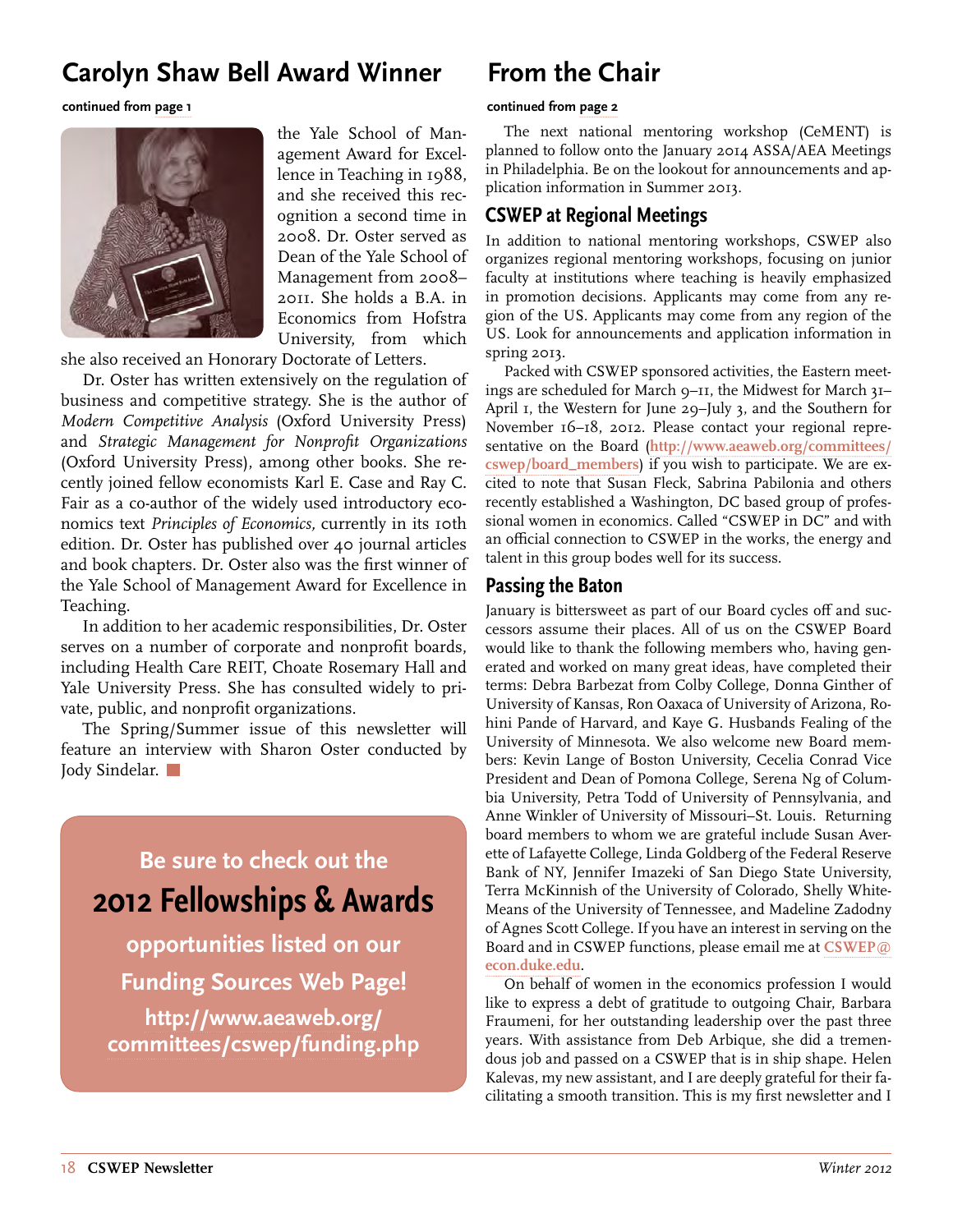### Nominations Sought

am honored and delighted to serve as Chair of CSWEP for the next three years.

#### **Mentoring opportunities!**

Mentoring funding is available through the Joan Haworth Mentoring Fund. If you want to bring mentors to or organize mentoring at your institution, contact **[cswep@econ.duke.edu](mailto:CSWEP%40econ.duke.edu?subject=)**.

### **Help us update the CSWEP data base and support our continuing activities**

It is time to enter or confirm your information in our data base. (**[https://www.aeaweb.org/committees/cswep/members/in](https://www.aeaweb.org/committees/cswep/members/index.php?step=1)[dex.php?step=1](https://www.aeaweb.org/committees/cswep/members/index.php?step=1)**). If you have any problems with the site, please contact CSWEP@econ.duke.edu. This ensures your continuing receipt of the Newsletter. Your support in this way is also essential to CSWEP's continuing programs in support of women in the economics profession.

Let us know of your ideas for CSWEP and of your willingness to serve.

*—Marjorie McElroy*

# **See the [TOP TEN Lists](http://www.aeaweb.org/committees/cswep/TopTenLists.php) on the CSWEP web page.**



# **2012 Elaine Bennett Research Prize**

**The Elaine Bennett Research Prize is awarded every other year to recognize, support, and encourage outstanding contributions by young women in the economics profession. The next award will be presented in January 2013. The prize is made possible by contributions from William Zame and others, in memory of Elaine Bennett, who made significant contributions in economic theory and experimental economics and encouraged the work of young women in all areas of economics. Nominees should be at the beginning of their career but have demonstrated exemplary research contributions in their field. Nominations should contain the candidate's CV, relevant publications, a letter of nomination and two supporting letters. The letters of the nomination and supporting letters should describe the candidate's research and its significance. Nominations will be judged by a committee appointed by CSWEP. Inquiries, nominations and donations may be sent to:**

**Marjorie McElroy, CSWEP Chair Duke University, Department of Economics Campus Box 90097 Durham, NC 27708-0097 (919) 660-1840 FAX: (919) 684-8974 [cswep@econ.duke.edu](mailto:cswep%40econ.duke.edu?subject=)**

**This year's nomination deadline: September 15, 2012**

#### New CSWEP Chapter!

A new Washington, DC chapter of CSWEP was successfully launched by Susan Fleck. The new chapter, appropriately named "CSWEP in DC," has already met three times with over 40 attendees!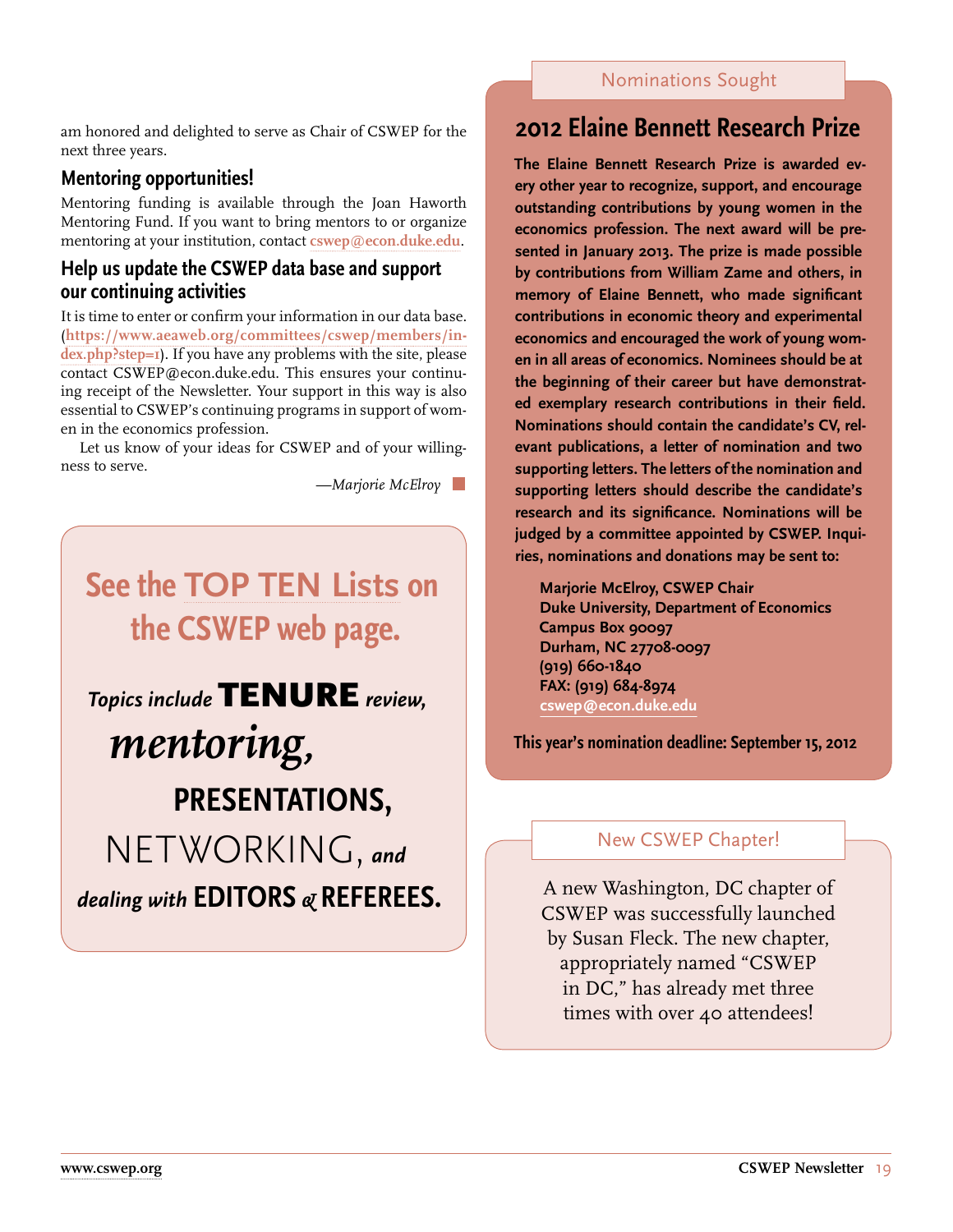# <span id="page-19-0"></span>**CSWEP Sessions at the Eastern Economic Association Annual Conference**

222

*March 9–11, 2012 Boston Park Plaza Hotel, Boston, MA*

**<http://www.ramapo.edu/eea/2012/>**

**Saturday, March 10 8:15–9:30 am**

#### **Health**

*Chair:* Yang Wang (Lafayette College)

*Discussants:* Resul Cesur (University of Connecticut), Reagan Baughman (University of New Hampshire), Donka Mirtcheva (TCNJ), Dhaval Dave (Bentley University)

*The Welfare Impact of Hospital Entry: Evidence from the Pennsylvania Cardiac Surgery Market* Suhui Li (Lehigh University)

*The Impact of Diabetes Mandates on Infant Health*  Anca Cotet (Seaton Hall University), Lee Spector (Ball State University)

*The Price of Decision Making Control in Insurance Choice* Jennifer Kohn (Drew University)

*Sunshine & Infant Health* Karen Conway and Jenn Trudeau (University of New Hampshire)

#### **Saturday, March 10 9:45–11:00 am**

#### **The Effect of Smoking, Combat, and Food Stamps on Health**

*Chair:* Karen Conway, University of New Hampshire

*Discussants:* Suhui Li (Lehigh University), Jennifer Kohn (Drew University), Anca Cotet (Seaton Hall University), Resul Cesur (University of Connecticut)

*The Demand for Smokeless Tobacco: Role of Advertising and Targeting* Dhaval Dave (Bentley University), Henry Saffer (CUNY)

*The Effect of Combat Exposure on Migraine Headache*  Resul Cesur (University of Connecticut), Joseph

J. Sabia (San Diego State University), Erdal Tekin (Georgia State University)

*Did the 2008 Food Stamp Program Change Obesity Among SNAP Beneficiaries?* Donka Mirtcheva (The College of New Jersey), Susan L. Averett (Lafayette College)

*Health Behaviors, Disability & Early Retirement: The Effects of Smoking and Obesity* Reagan Baughman (University of New Hampshire)

#### **Saturday, March 10 1:00–2:15 pm**

#### **Labor Markets, Migration, and Health**

*Chair:* Angela Dills, Providence College

*Discussants:* Muzhe Yang (Lehigh University), Sabrina Terrizzi (Lehigh University), Hope Corman (Rider University), Kusum Mundra (Rutgers University-Newark)

*The Effect of Sexual Violence on Earnings* Jeff DeSimone (University of Texas-Arlington), Joseph J. Sabia (San Diego State University)

*Is the Significance of Gender Really Declining in the U.S.? PSID Gender Pay Gap Evidence Over 1984–2005* Kusum Mundra (Rutgers University-Newark)

*Sexual Orientation and Young Adult Earnings: New Evidence from Add Health* Joseph J. Sabia (San Diego State University)

## **Saturday, March 10 2:30–3:45 pm**

#### **Education and Health**

*Chair:* Donka Mirtcheva, The College of New Jersey

*Discussants:* Shin Yi Chou (Lehigh University), Laura Argys (University of Colorado-Denver), Tianyan Hu (Lehigh University), Angela Dills (Providence College)

*Life Expectancy and Education* Resul Cesar (University of Connecticut), Erdal Tekin (Georgia State University)

*Charter Schools and Parental Time Use* Angela Dills (Providence College)

*The Effect of Anti-Smoking Policy on Birth Outcomes: The Relative Effects of Cigarette Taxes and Smoking Bans* Jia Gao and Reagan Baughman (University of New Hampshire)

*Drinking and Wages Revisited* Resul Cesur (University of Connecticut)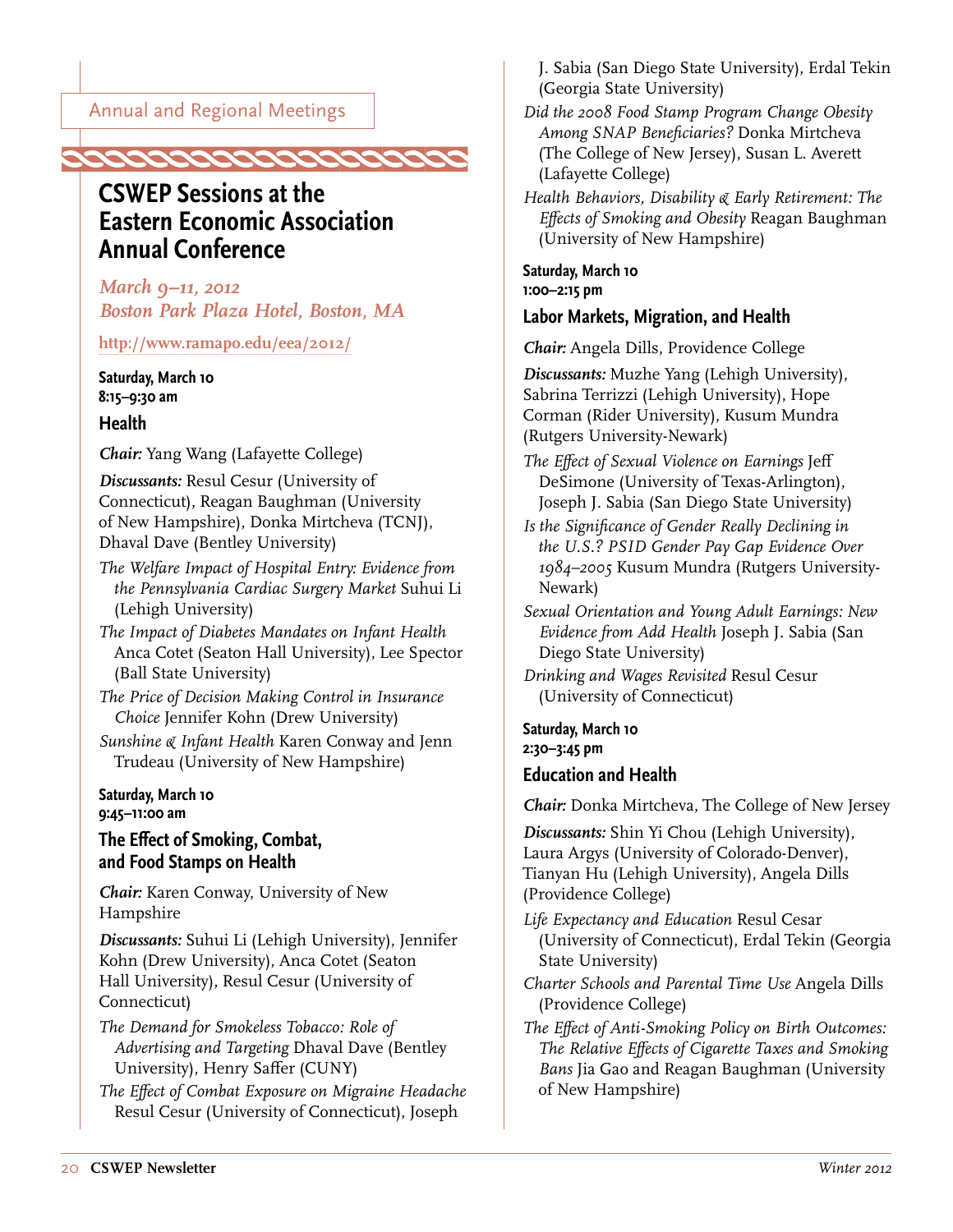*The Effect of Educational Attainment on Intranational Migration in the Context of Development: The Case of Vietnam* Anita Alves Pena (Colorado State University), Robert Kling, Le Thanh Thuy

**Saturday, March 10 4:00–5:15 pm**

#### **Health Outcomes**

*Chair:* Shin-Yi Chou, Lehigh University

*Discussants:* Lucie Schmidt (Williams College), Joseph J. Sabia (San Diego State University), Karen Conway (University of New Hampshire), Yang Wang (Lafayette College), Laura Argys (University of Colorado-Denver)

- *Breastfeeding and Adult Outcomes: Evidence from AddHealth* Resul Cesur (University of Connecticut), Muzhe Yang (Lehigh University), Inas Rashad Kelly (CUNY), Joseph Sabia (San Diego State University)
- *They May Not Choose Abstinence: Do Parental Involvement Laws have Unforeseen Effects on Teen Sexual Behavior?* Susan Averett (Lafayette College), Bisakha Sen (University of Alabama, Birmingham)
- *Medicare Part D and Physician Drug Prescribing*  Tianyan Hu (Lehigh University), Shin-Yi Chou (Lehigh University), Sandra Decker (CDC)
- *Who Is Up-to-date? A National Assessment of Child Immunization Coverage, 1999–2009* Donka Mirtcheva (TCNJ)
- *Do Mandatory Drug Substitution Laws Matter?*  Chad Meyerhoefer, Sabrina Terrizzi (Lehigh University)

# **CSWEP Sessions at the Midwest Economics Association Annual Meeting**

2222222

*March 30–April 1, 2012 Hilton Orrington Hotel, Evanston, IL*

**<http://web.grinnell.edu/mea/>**

**Friday, March 30 10:00–11:30 am**

### **CSWEP Panel on Career Development**

*Organized by* Kaye Husbands Fealing (University of Minnesota)

*Chair:* Anne E. Winkler (University of Missouri-St. Louis)

*Balancing Teaching and Research* Anne E. Winkler (University of Missouri-St. Louis)

*Getting Grants* Nancy Lutz (National Science Foundation)

*Research Funding and the Promotion Process* Seema Jayachandran (Northwestern University) *Non-Academic Careers*

**Friday, March 30 11:45 am–1:15 pm**

#### **CSWEP Luncheon and Informal Networking Opportunity**

**Friday, March 30 1:30–3:00 pm**

#### **International Flows of Capital, Goods and Labor**

*Organized by* Kaye Husbands Fealing (University of Minnesota)

*Chair:* Sherrilyn Billger (Illinois State University)

*Discussants:* Junhui Johnson (Lindenwood University), Sucharita Ghosh (University of Akron), Si Wang (University of South Carolina)

*Product Restructuring, Export, Investment and Growth Dynamics* Leilei Shen (Kansas State University)

*Origin of FDI and Firm Performance: Evidence from Foreign Acquisitions of Chinese Domestic Firms*  Fariha Kamal (US Census Bureau)

*Self-employment Incidence and Outcomes Among Immigrant Women* Sherrilyn Billger (Illinois State University)

Calls for Papers and Abstracts

# 000000

# **Southern Economic Association Meeting Call for Papers**

*November 16–18, 2012 Sheraton New Orleans Hotel, New Orleans, LA*

CSWEP will sponsor sessions at the November 2012 Southern Economic Association meetings in New Orleans.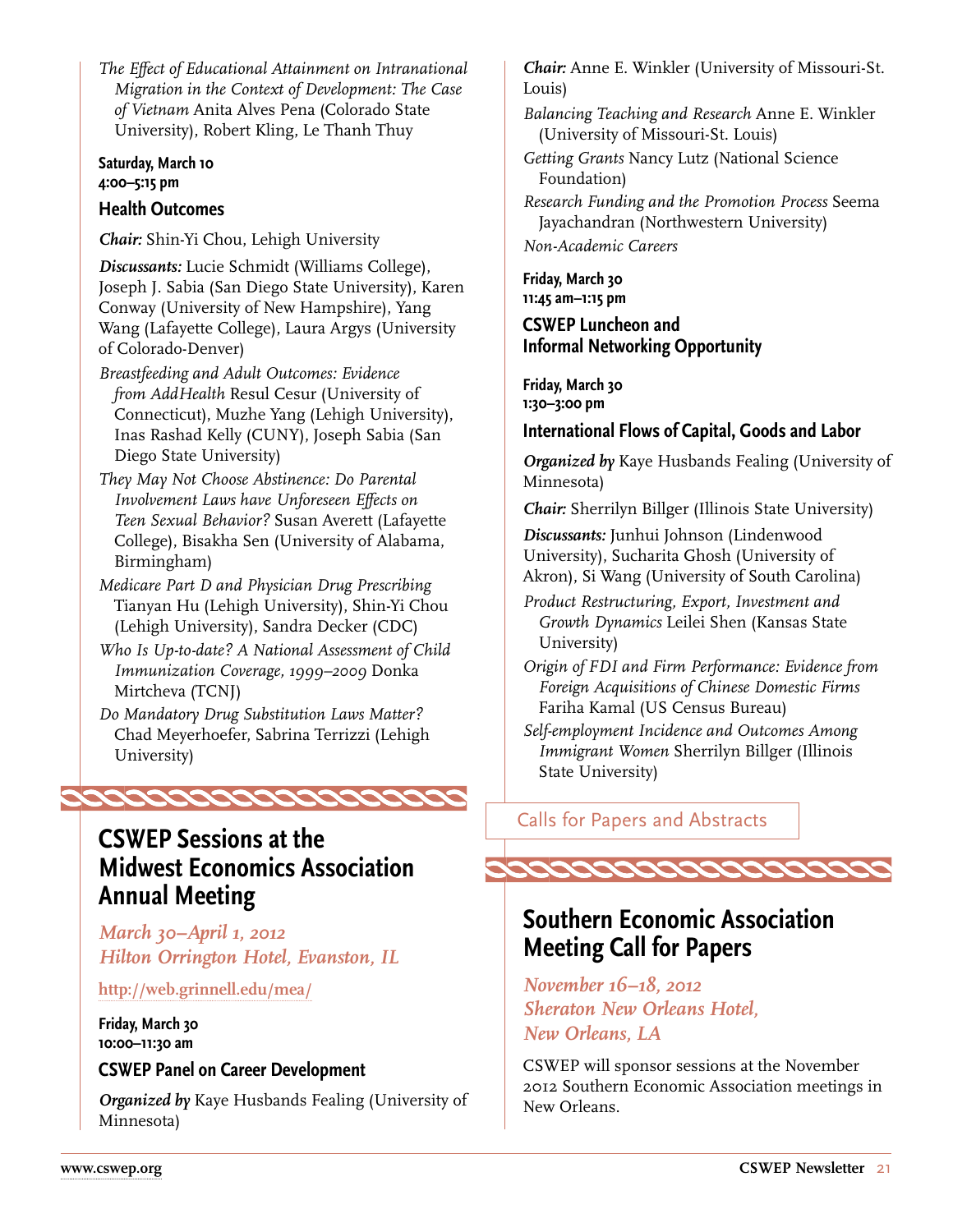Abstracts of individual papers and complete session proposals will be considered. Abstracts for papers in the topic areas of gender, health economics, labor economics, and urban/regional are particularly solicited, but abstracts in other areas will be accepted. Abstracts should be approximately one to two pages in length (250–1000 words) and include paper title, names of authors, affiliation and rank, and e-mail contact information as well as mailing address. Proposals for panels should include a panel abstract, names and contact information of panel chair and participants. Session proposals should additionally include names and contact information for discussants.

All information should be e-mailed to:

Shelley White-Means Professor of Health Economics Director, Consortium for Health Education, Economic Empowerment and Research (CHEER) NCMHD Exploratory Center of Excellence in Health Disparities University of Tennessee Health Science Center 66 N. Pauline, Suite 316 Memphis, TN 38105 e-mail: **[swhiteme@uthsc.edu](mailto:swhiteme%40uthsc.edu?subject=)**

**Deadline for abstracts is April 1, 2012.**

Published Sessions

# **Two CSWEP sponsored sessions will be published in the May 2012 American Economic Review Papers and Proceedings**

#### **Institutions and Development**

*Nation Building and Economic Growth* Ellyn Creasey (US Navy), Ahmend Rahman (US Naval Academy) and Katherine Smith (US Naval Academy)

*Effects of School Quality on Student Achievement: Discontinuity Evidence from Kenya* Adrienne Lucas (Wellesley College) and Isaac Mbiti (Southern Methodist University)

- *Kinship and Financial Networks, Formal Financial Access and Risk Reduction* Cynthia Kinnan (Northwestern University) and Robert Townsend (MIT)
- *Child Health and Conflict in the Cote d'Ivoire*  Camelia Minoiu (International Monetary Fund) and Olga Shemyakina (Georgia Institute of Technology)

### **Women and the Economy: Health, Labor Markets and Family Formation**

- *Love and Money by Parental Match-Making: Evidence from Chinese Couples* Fali Huang (Singapore Management University), Ginger Jin (University of Maryland) and Lixin Colin Xu (World Bank)
- *Business Cycle and Gender Diversification: An Analysis of Staffing Patterns by Industry and Firm Size* Cynthia Bansak (St. Lawrence University), Mary Graham (Clarkson University) and Alan Zebedee (Clarkson University)
- *Sex Ratios and Family Formation: The Role of the Vietnam Draft* Marianne Bitler (University of California-Irvine) and Lucie Schmidt (Williams College)
- *Identification of the Effect of Depression on Risky Sexual Behavior: Exploiting a Natural Experiment*  Susan Averett (Lafayette College) and Yang Wang (Lafayette College)

Session Summaries

Sessions Summaries from CSWEP sponsored session will be posted as soon as possible to the "Session Summaries" page at: **[http://www.aeaweb.](http://www.aeaweb.org/committees/cswep/session_summaries.php) [org/committees/cswep/session\\_summaries.php](http://www.aeaweb.org/committees/cswep/session_summaries.php)**

П

# **Check out our THE HYPERLINKED**

**Newsletter which can be emailed to you as a condensed pdf!**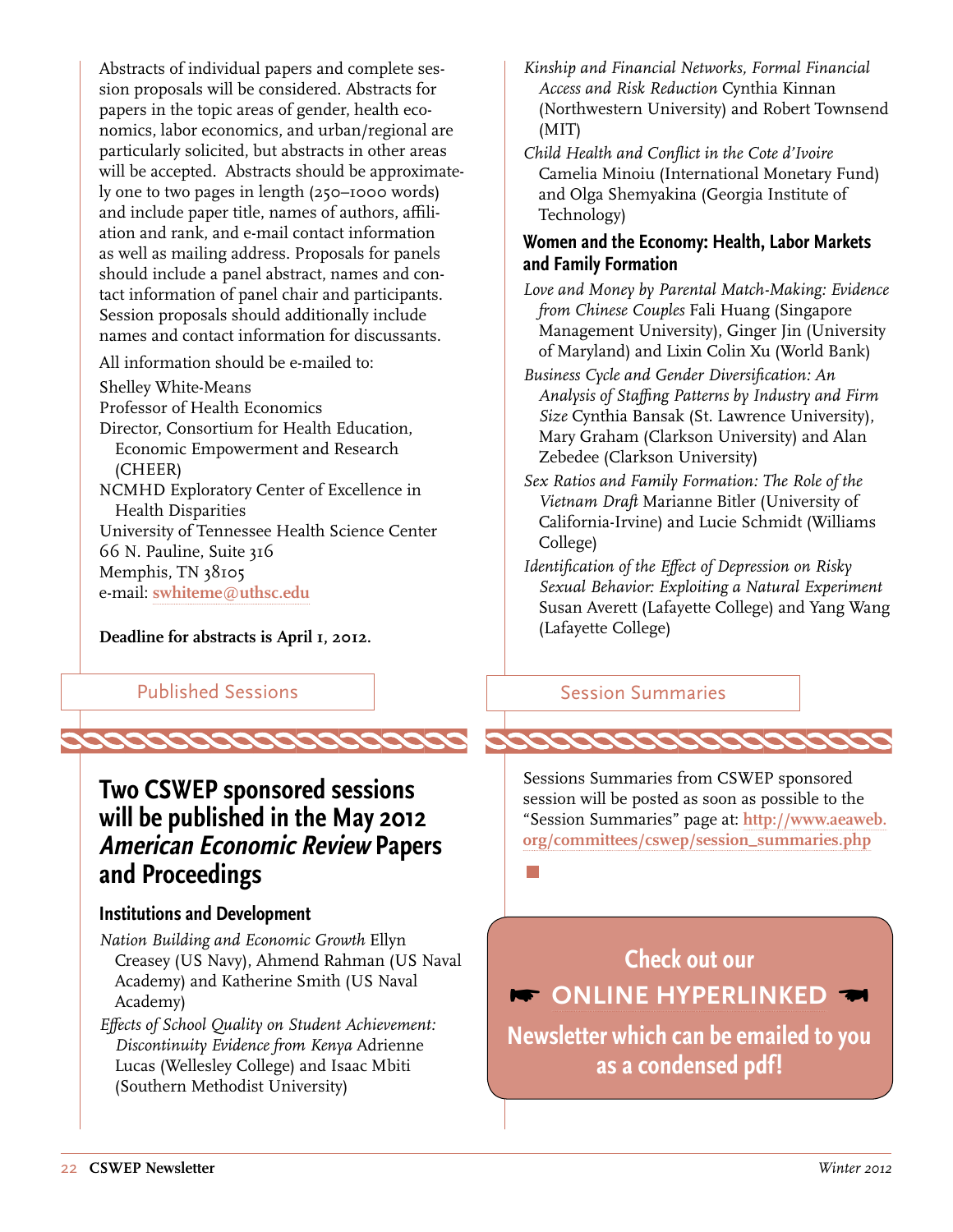### Nominations Sought

## **2012 Carolyn Shaw Bell Award**

The Carolyn Shaw Bell Award was created in January 1998 as part of the 25th Anniversary celebration of the founding of CSWEP. Carolyn Shaw Bell, the Katharine Coman Chair Professor Emerita of Wellesley College, was the first Chair of CSWEP. (To read a short biography of Carolyn Shaw Bell, see our **[Win](http://www.aeaweb.org/committees/cswep/newsletters.php)[ter 2005 Newsletter](http://www.aeaweb.org/committees/cswep/newsletters.php)**.) The Carolyn Shaw Bell Award ("Bell Award") is given annually to an individual who has furthered the status of women in the economics profession, through example, achievements, increasing our understanding of how women can advance in the economics profession, or mentoring others. All nominations should include a nomination letter, updated CV and two or more supporting letters, preferably at least one from a mentee. Inquiries, nominations and donations may be sent to:

Marjorie McElroy, CSWEP Chair Duke University, Department of Economics Campus Box 90097 Durham, NC 27708-0097 (919) 660-1840 FAX: (919) 684-8974 **[cswep@econ.duke.edu](mailto:cswep%40econ.duke.edu?subject=)**

**This year's nomination deadline: September 15, 2012**

Do you want to know which business schools provide the greatest

## opportunity for women

or are the most

## family friendly?

Check out the Princeton reviews at:

**[http://www.princetonreview.com/business](http://www.princetonreview.com/business-school-rankings.aspx)[school-rankings.aspx](http://www.princetonreview.com/business-school-rankings.aspx)**

# Haworth Mentoring **Funds Available**

The **Joan Haworth Mentoring Fund** is for use by institutions and senior women to provide mentoring support in the form of supplemental travel expenses. The fund was provided by Joan Haworth, a long time Board member and membership chair, as well as the Chair of CSWEP for 2001 and 2002.

The objective of this fund is to encourage senior mentoring women and institutions to incorporate mentoring of junior professionals into their programs. It is designed to provide travel funds to permit mentors to either extend a visit to an institution for the purpose of mentoring or to visit an institution for that purpose alone.

Applications for funds may be submitted by the institution, junior women or the mentor herself. Guidelines for the expenses covered are the same as the AEA Guidelines for travel expenses.

The funds are administered through the AEA and granted by application to a sub-committee of the CSWEP Board.

All successful applicants will be required to submit a short description of their mentoring activities to CSWEP. These descriptions may include a video or audio tape of a presentation, the slides used in the presentation, any materials distributed or created during the mentoring activity and an assessment of the value of the activity and its' benefit to the professional development of the women mentored.

Download an application for support by the Joan Haworth Mentoring Fund at **[http://www.aeaweb.](http://www.aeaweb.org/committees/cswep/mentoring/fund.php) [org/committees/cswep/mentoring/fund.php](http://www.aeaweb.org/committees/cswep/mentoring/fund.php)**

Questions regarding this program should be directed to **[cswep@econ.duke.edu](mailto:cswep%40econ.duke.edu?subject=)**